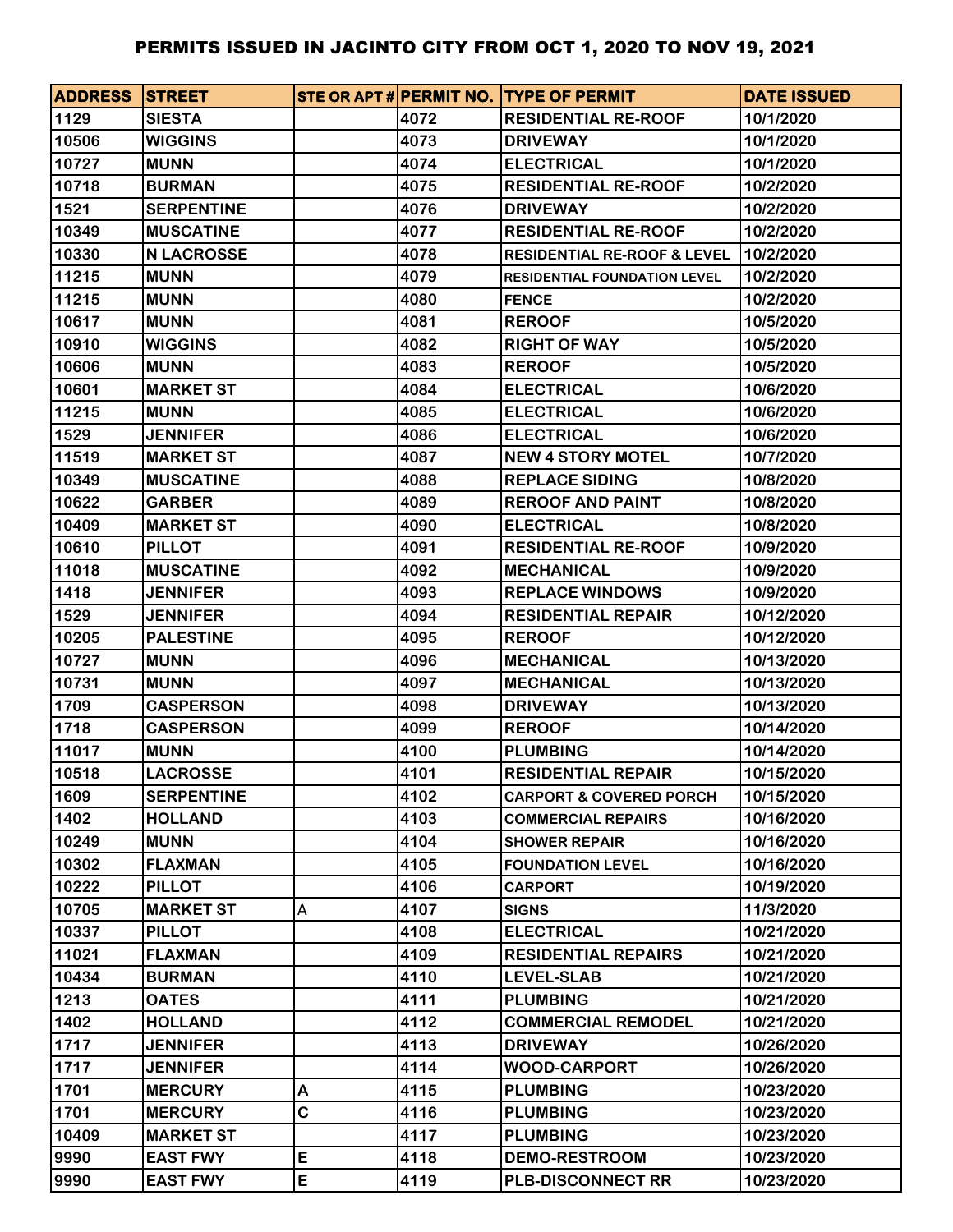| 11519          | <b>MARKET ST</b>               | A   | 4120         | <b>PLUMBING</b>                                              | 10/26/2020               |
|----------------|--------------------------------|-----|--------------|--------------------------------------------------------------|--------------------------|
| 10314          | <b>EAST FWY</b>                |     | 4121         | <b>SIGN</b>                                                  | 11/2/2020                |
| 10206          | <b>PALESTINE</b>               |     | 4122         | <b>PLUMBING</b>                                              | 10/27/2020               |
| 10206          | <b>PALESTINE</b>               |     | 4123         | <b>RESIDENTIAL RE-ROOF</b>                                   | 10/27/2020               |
| 931            | <b>MERCURY</b>                 | A   | 4124         | <b>ELECTRICAL</b>                                            | 10/30/2020               |
| 931            | <b>MERCURY</b>                 | B   | 4125         | <b>ELECTRICAL</b>                                            | 10/30/2020               |
| 11021          | <b>BURMAN</b>                  |     | 4126         | <b>FENCE</b>                                                 | 10/30/2020               |
| 10434          | <b>MUSCATINE</b>               |     | 4127         | <b>GRADE/FILL DIRT</b>                                       | 10/30/2020               |
| 1628           | <b>CHAZEN</b>                  |     | 4128         | <b>FENCE</b>                                                 | 10/30/2020               |
| 11025          | <b>MUSCATINE</b>               |     | 4129         | <b>RESIDENTIAL REPAIR &amp; LEVEL</b>                        | 10/30/2020               |
| 10522          | <b>CHADWICK</b>                |     | 4130         | <b>MECHANICAL</b>                                            | 10/30/2020               |
| 10249          | <b>MUNN</b>                    |     | 4131         | <b>PLUMBING</b>                                              | 11/2/2020                |
| 931            | <b>MERCURY</b>                 | A   | 4132         | <b>PLUMBING</b>                                              | 11/2/2020                |
| 10206          | <b>PALESTINE</b>               |     | 4133         | <b>RESIDENTIAL - REMODEL</b>                                 | 11/2/2020                |
| 10138          | <b>BURMAN</b>                  |     | 4134         | <b>WOOD BACK PATIO</b>                                       | 11/2/2020                |
| 10206          | <b>PALESTINE</b>               |     | 4135         | <b>ELECTRICAL</b>                                            | 11/2/2020                |
| 10434          | <b>BURMAN</b>                  |     | 4136         | <b>RESIDENTIAL - REMODEL</b>                                 | 11/3/2020                |
| 10901          | <b>MARKET ST</b>               |     | 4137         | <b>ELECTRICAL</b>                                            | 11/3/2020                |
| 1402           | <b>HOLLAND</b>                 |     | 4138         | <b>MECHANICAL</b>                                            | 11/3/2020                |
| 11519          | <b>MARKET ST</b>               |     | 4139         | <b>ELECTRICAL</b>                                            | 11/4/2020                |
| 10101          | <b>MUNN</b>                    |     | 4140         | <b>PLUMBING</b>                                              | 11/4/2020                |
| 10804          | <b>PALESTINE</b>               | 1/2 | 4141         | <b>PLUMBING</b>                                              | 11/4/2020                |
| 10417          | <b>N OSWEGO</b>                |     | 4142         | <b>FRONT PORCH &amp; PORTE-COCHERE</b>                       | 11/4/2020                |
| 1237           | <b>SIESTA</b>                  |     | 4143         | CARPORT-WOODEN & FRONT META                                  | 11/5/2020                |
| 10714          | <b>PILLOT</b>                  |     | 4144         | <b>NEW RESIDENTIAL - BUILDING</b>                            | 11/5/2020                |
| 10314          | <b>PALESTINE</b>               |     | 4145         | <b>MECHANICAL</b>                                            | 11/5/2020                |
| 11513          | <b>LANE</b>                    |     | 4146         | <b>ELECTRICAL</b>                                            | 11/5/2020                |
| 10613          | <b>OSWEGO</b>                  |     | 4147         | <b>DEMOLITION</b>                                            | 11/5/2020                |
| 10601          | <b>MARKET</b>                  |     | 4148         | <b>ELECTRICAL</b>                                            | 11/6/2020                |
| 10517          | <b>MUSCATINE</b>               |     | 4149         | <b>RESIDENTIAL REPAIRS &amp; RE-RO</b>                       | 11/6/2020                |
| 10302          | <b>MUNN</b>                    |     | 4150         | <b>DRIVEWAY</b>                                              | 11/6/2020                |
| 1405           | <b>BELIN</b>                   |     | 4151         | <b>PLUMBING</b>                                              | 11/6/2020                |
| 10241          | <b>FLAXMAN</b>                 |     | 4152         | <b>CHAINLINK FENCE-GATE</b>                                  | 11/6/2020                |
| 11025          | <b>MUSCATINE</b>               |     | 4153         | <b>SIDING AND FLOORING</b>                                   | 11/9/2020                |
| 10810          | <b>MUNN</b>                    |     | 4154         | <b>GRADE/FILL DIRT</b>                                       | 11/9/2020                |
| 10818          | <b>MUNN</b>                    |     | 4155         | <b>GRADE/FILL DIRT</b>                                       | 11/9/2020                |
| 10629          | <b>WIGGINS</b>                 |     | 4156         | <b>FENCE</b>                                                 | 11/9/2020                |
| 10611          | <b>PALESTINE</b>               |     | 4157         | <b>COMMERCIAL REMODEL</b>                                    | 11/9/2020                |
| 1522           | <b>CHESTON</b>                 |     | 4158         | <b>REPLACE SIDING</b>                                        | 11/9/2020                |
| 10910<br>9990  | <b>WIGGINS</b>                 | E   | 4159         | <b>PLUMBING</b>                                              | 11/9/2020                |
|                | <b>EAST FWY</b>                |     | 4173<br>4174 | FIRE PROTECTION(1 SPRINKLER                                  | 11/9/2020                |
| 10521<br>10714 | <b>PILLOT</b><br><b>PILLOT</b> |     | 4175         | <b>FENCE</b>                                                 | 11/10/2020<br>11/10/2020 |
| 1210           | <b>DACUS</b>                   |     | 4187         | <b>WATER &amp; SEWER DISCONNECT</b><br><b>REPLACE SIDING</b> | 11/10/2020               |
| 1521           | <b>JENNIFER</b>                |     | 4188         | <b>RESIDENTIAL RE-ROOF</b>                                   | 11/10/2020               |
| 11020          | <b>BURMAN</b>                  |     | 4191         | <b>PLUMBING</b>                                              | 11/11/2020               |
| 1717           | <b>JENNIFER</b>                |     | 4224         | <b>ELECTRICAL</b>                                            | 11/12/2020               |
| 10325          | N OSWEGO                       |     | 4228         | <b>PLUMBING</b>                                              | 11/12/2020               |
| 10326          | <b>WIGGINS</b>                 |     | 4239         | <b>ELECTRICAL</b>                                            | 11/12/2020               |
|                |                                |     |              |                                                              |                          |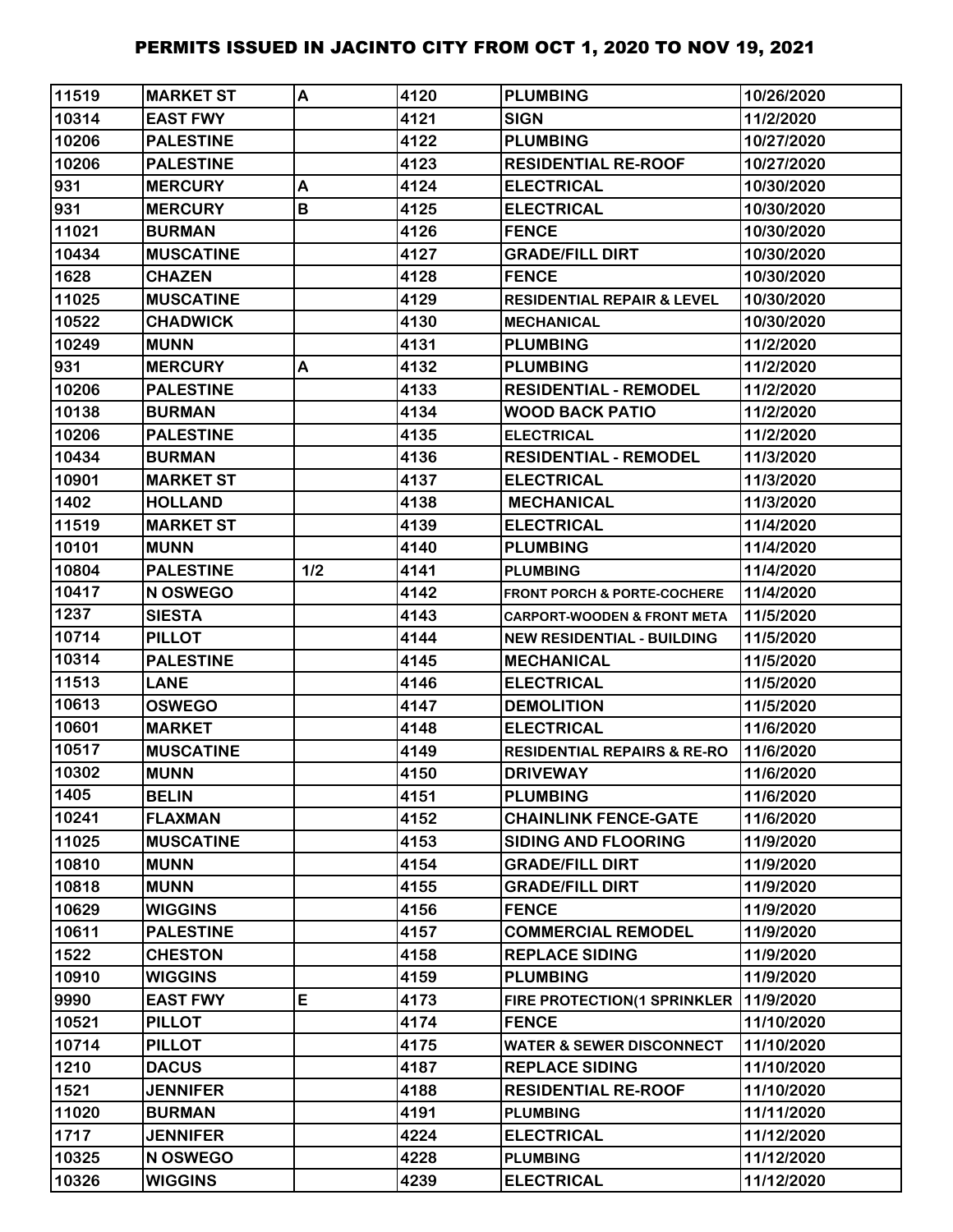| 10714 | <b>PILLOT</b>    |   | 4246  | <b>DEMOLITION</b>                    | 11/13/2020 |
|-------|------------------|---|-------|--------------------------------------|------------|
| 10137 | <b>MUNN</b>      |   | 10001 | <b>ELECTRICAL</b>                    | 11/16/2020 |
| 10129 | <b>WIGGINS</b>   |   | 10002 | <b>FENCE</b>                         | 11/17/2020 |
| 10726 | <b>PILLOT</b>    |   | 10003 | <b>PLUMBING</b>                      | 11/17/2020 |
| 1622  | <b>CHESTON</b>   |   | 10004 | <b>PLUMBING</b>                      | 11/16/2020 |
| 10433 | <b>MUNN</b>      |   | 10005 | <b>RESIDENTIAL REPAIRS</b>           | 11/17/2020 |
| 10827 | <b>MUNN</b>      |   | 10006 | <b>ACCESSORY BUILDING-SHED</b>       | 11/17/2020 |
| 10229 | <b>CHADWICK</b>  |   | 10007 | <b>WOOD FENCE</b>                    | 11/17/2020 |
| 10934 | <b>LACROSSE</b>  |   | 10008 | <b>PLUMBING</b>                      | 11/17/2020 |
| 1211  | <b>MERCURY</b>   |   | 10009 | <b>FENCE AND BOLLARDS</b>            | 11/17/2020 |
| 1706  | <b>BELIN</b>     |   | 10010 | <b>CARPORT-WOOD</b>                  | 11/17/2020 |
| 10417 | N OSWEGO         |   | 10011 | <b>RESIDENTIAL RE-ROOF</b>           | 11/18/2020 |
| 10726 | <b>PILLOT</b>    |   | 10012 | <b>PLUMBING</b>                      | 11/18/2020 |
| 11215 | <b>MUNN</b>      |   | 10013 | <b>PLUMBING</b>                      | 11/18/2020 |
| 10942 | <b>VERANO</b>    |   | 10014 | <b>RESIDENTIAL REPAIRS</b>           | 11/18/2020 |
| 10434 | <b>MUSCATINE</b> |   | 10015 | <b>DRIVEWAY</b>                      | 11/19/2020 |
| 10610 | <b>CHADWICK</b>  |   | 10016 | LEVEL BLK & BASE FOUNDATI 11/19/2020 |            |
| 11110 | <b>MUSCATINE</b> |   | 10017 | <b>ACCESSORY BUILDING</b>            | 11/19/2020 |
| 10714 | <b>PILLOT</b>    |   | 10018 | <b>PLUMBING</b>                      | 11/19/2020 |
| 10410 | <b>NORVIC</b>    |   | 10019 | SOLAR PANEL INSTALLATION 1/20/2021   |            |
| 10410 | <b>NORVIC</b>    |   | 10020 | <b>ELECTRICAL</b>                    | 1/20/2021  |
| 11515 | <b>MARKET ST</b> |   | 10021 | <b>ELECTRICAL</b>                    | 11/20/2020 |
| 10206 | <b>MUNN</b>      |   | 10022 | <b>LEVEL</b>                         | 11/20/2020 |
| 1611  | <b>JENNIFER</b>  |   | 10023 | <b>WOOD FENCE</b>                    | 11/20/2020 |
| 1511  | <b>KERBEY</b>    |   | 10024 | <b>REPLACE SIDING</b>                | 11/23/2020 |
| 10213 | <b>NORVIC</b>    |   | 10025 | <b>ELECTRICAL</b>                    | 11/23/2020 |
| 10434 | <b>MUSCATINE</b> |   | 10026 | 2 GATES                              | 11/23/2020 |
| 10122 | <b>FAIRFAX</b>   |   | 10027 | <b>ELECTRICAL</b>                    | 11/23/2020 |
| 1418  | <b>HOLLAND</b>   |   | 10028 | <b>GRADE/FILL DIRT</b>               | 11/23/2020 |
| 1702  | <b>BELIN</b>     |   | 10029 | <b>REPLACE SIDING</b>                | 11/23/2020 |
| 1422  | <b>JENNIFER</b>  |   | 10030 | <b>RESIDENTIAL RE-ROOF</b>           | 11/24/2020 |
| 10510 | <b>BURMAN</b>    |   | 10031 | <b>PLUMBING</b>                      | 11/24/2020 |
| 1421  | <b>JENNIFER</b>  |   | 10032 | <b>RESIDENTIAL REPAIRS</b>           | 11/24/2020 |
| 1702  | <b>CHAZEN</b>    |   | 10033 | <b>FENCE</b>                         | 11/25/2020 |
| 10125 | <b>NORVIC</b>    |   | 10034 | <b>RESIDENTIAL REPAIRS</b>           | 11/25/2020 |
| 10810 | <b>LANE</b>      | 5 | 10035 | <b>PLUMBING</b>                      | 11/30/2020 |
| 1434  | <b>BELIN</b>     |   | 10036 | <b>DRIVEWAY</b>                      | 11/30/2020 |
| 11012 | <b>BURMAN</b>    |   | 10037 | <b>GRADE/FILL DIRT</b>               | 11/30/2020 |
| 10129 | <b>PILLOT</b>    |   | 10038 | <b>RESIDENTIAL RE-ROOF</b>           | 12/1/2020  |
| 10333 | <b>LANE</b>      |   | 10039 | <b>PLUMBING</b>                      | 12/2/2020  |
| 11617 | <b>LORD</b>      |   | 10040 | <b>ELECTRICAL</b>                    | 12/2/2020  |
| 11407 | <b>MUNN</b>      |   | 10041 | <b>RESIDENTIAL ADDITION</b>          | 12/3/2020  |
| 11407 | <b>MUNN</b>      |   | 10042 | PARTIAL DEMOLITION                   | 12/3/2020  |
| 10421 | <b>NORVIC</b>    |   | 10043 | <b>RESIDENTIAL RE-ROOF</b>           | 12/3/2020  |
| 11602 | <b>OGLESBY</b>   |   | 10044 | <b>CARPORT</b>                       | 12/3/2020  |
| 10402 | <b>MUSCATINE</b> |   | 10045 | <b>RESIDENTIAL RE-ROOF</b>           | 12/7/2020  |
| 10617 | <b>MUSCATINE</b> |   | 10046 | <b>RESIDENTIAL REPAIRS</b>           | 12/7/2020  |
| 931   | <b>MERCURY</b>   |   | 10047 | <b>COMMERCIAL REMODEL</b>            | 12/7/2020  |
| 11025 | <b>BURMAN</b>    |   | 10048 | <b>FENCE</b>                         | 12/7/2020  |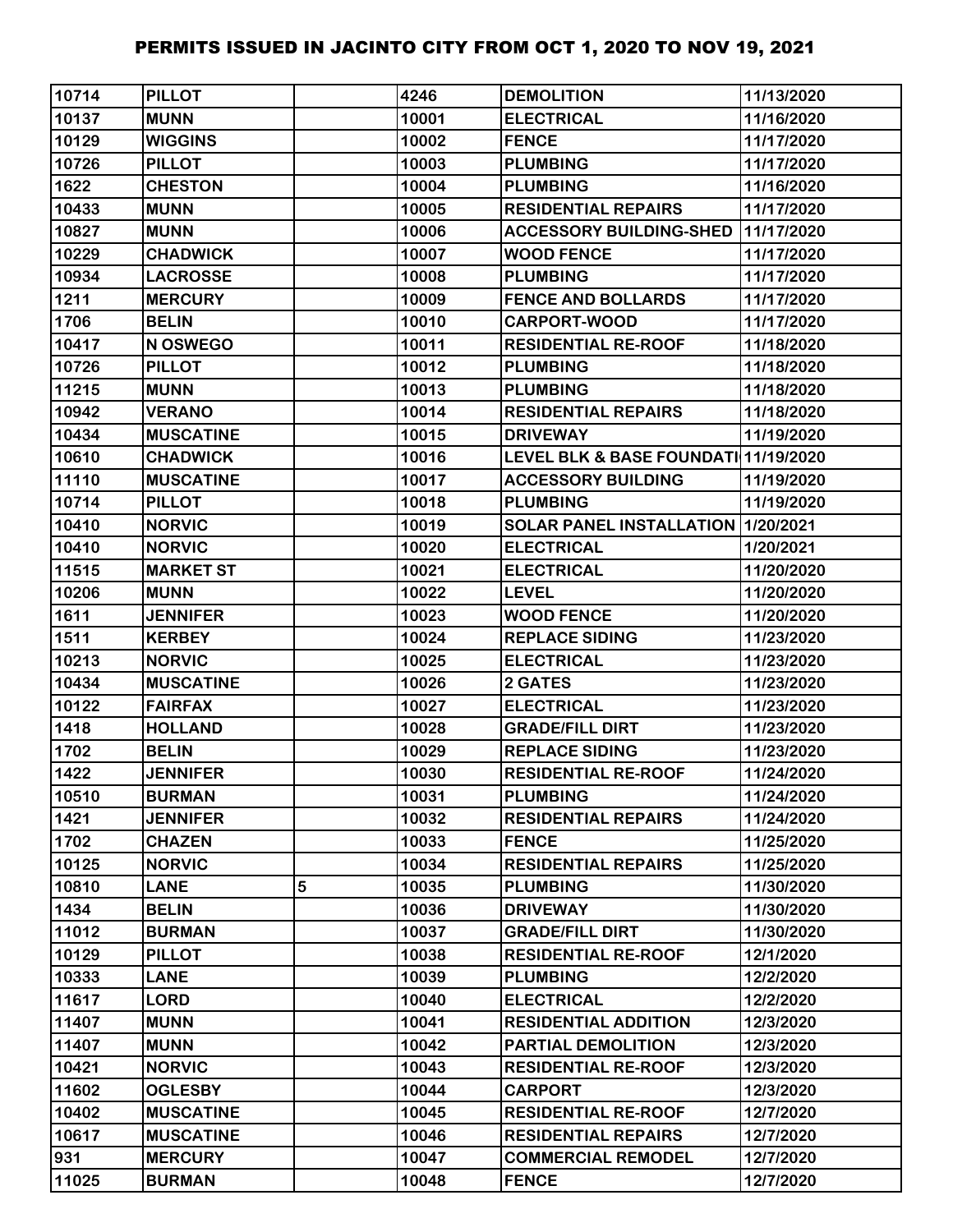| 10630 | <b>FLAXMAN</b>   | 10049 | <b>PLUMBING</b>                        | 12/8/2020  |
|-------|------------------|-------|----------------------------------------|------------|
| 1409  | <b>JENNIFER</b>  | 10050 | <b>PLUMBING</b>                        | 12/8/2020  |
| 10433 | <b>MUNN</b>      | 10051 | <b>PLUMBING</b>                        | 12/9/2020  |
| 10502 | <b>FLAXMAN</b>   | 10052 | <b>ELECTRICAL</b>                      | 12/10/2020 |
| 11301 | <b>MARKET</b>    | 10053 | <b>ELECTRICAL</b>                      | 12/14/2020 |
| 10910 | <b>WIGGINS</b>   | 10054 | <b>ELECTRICAL</b>                      | 12/14/2020 |
| 10730 | <b>NORVIC</b>    | 10055 | <b>RESIDENTIAL RE-ROOF</b>             | 12/14/2020 |
| 11025 | <b>BURMAN</b>    | 10056 | <b>FENCE</b>                           | 12/14/2020 |
| 10326 | <b>WIGGINS</b>   | 10057 | <b>PLUMBING</b>                        | 12/14/2020 |
| 10714 | <b>PILLOT</b>    | 10058 | <b>MECHANICAL</b>                      | 12/15/2020 |
| 1706  | <b>BELIN</b>     | 10059 | <b>DRIVEWAY</b>                        | 12/15/2020 |
| 10524 | <b>MUSCATINE</b> | 10060 | <b>RESIDENTIAL REPAIRS</b>             | 12/15/2020 |
| 10731 | <b>MUNN</b>      | 10061 | <b>ELECTRICAL</b>                      | 12/15/2020 |
| 10714 | <b>PILLOT</b>    | 10062 | <b>ELECTRICAL</b>                      | 12/16/2020 |
| 10714 | <b>PILLOT</b>    | 10063 | <b>MECHANICAL</b>                      | 12/16/2020 |
| 1402  | <b>HOLLAND</b>   | 10064 | <b>PLUMBING</b>                        | 12/16/2020 |
| 10433 | <b>MUNN</b>      | 10065 | <b>RES.-REM:LAUNDRY ROOM &amp; BR</b>  | 12/17/2020 |
| 10722 | <b>BURMAN</b>    | 10066 | <b>RE-ROOF</b>                         | 12/18/2020 |
| 10330 | <b>MUSCATINE</b> | 10067 | <b>CARPORT-METAL</b>                   | 12/18/2020 |
| 10209 | <b>CHADWICK</b>  | 10068 | <b>BACK PORCH</b>                      | 12/18/2020 |
| 11009 | <b>WIGGINS</b>   | 10069 | <b>LEVEL</b>                           | 12/18/2020 |
| 10525 | <b>BURMAN</b>    | 10070 | <b>DEMOLITION-SHED/GARAGE</b>          | 12/18/2020 |
| 10722 | <b>NORVIC</b>    | 10071 | <b>RESIDENTIAL REPAIRS-GARAGE</b>      | 12/18/2020 |
| 10614 | <b>WIGGINS</b>   | 10072 | <b>WOOD FENCE</b>                      | 12/23/2020 |
| 10913 | <b>INVIERNO</b>  | 10073 | RESIDENTIAL REPAIRS & REROO 12/28/2020 |            |
| 10126 | <b>NORVIC</b>    | 10074 | <b>DEMO &amp; NEW SHED ON BLKS</b>     | 12/28/2020 |
| 11009 | <b>LACROSSE</b>  | 10075 | RES. REPAIRS(SHEETROCK&FLOO            | 12/28/2020 |
| 10406 | <b>MUSCATINE</b> | 10076 | <b>REROOF</b>                          | 12/29/2020 |
| 10317 | <b>FAIRFAX</b>   | 10077 | <b>RES. REPAIRS(REPLACE FRONT</b>      | 12/30/2020 |
| 11022 | <b>BURMAN</b>    | 10078 | <b>RES- REMODEL (BATHROOM &amp; L</b>  | 12/31/2020 |
| 11022 | <b>BURMAN</b>    | 10079 | <b>PLUMBING</b>                        | 12/31/2020 |
| 10809 | <b>VERANO</b>    | 10080 | <b>RES REMODEL (SOLAR PANEL)</b>       | 12/31/2020 |
| 10809 | <b>VERANO</b>    | 10081 | <b>ELECTRICAL</b>                      | 12/31/2020 |
| 11519 | <b>MARKET ST</b> | 10082 | <b>DRIVEWAY</b>                        | 1/4/2021   |
| 10714 | <b>PILLOT</b>    | 10083 | PAVING (DRIVEWAY NOT TO STR            | 1/4/2021   |
| 10334 | <b>MUSCATINE</b> | 10084 | <b>FENCE REPAIR</b>                    | 1/5/2021   |
| 10302 | <b>FLAXMAN</b>   | 10085 | <b>PLUMBING</b>                        | 1/5/2021   |
| 10324 | <b>PALESTINE</b> | 10086 | <b>ELECTRICAL</b>                      | 1/6/2021   |
| 10617 | <b>LANE</b>      | 10087 | <b>DRIVEWAY</b>                        | 1/7/2021   |
| 1708  | <b>KERBY</b>     | 10088 | RES. REPAIRS (WOOD SIDING) 1/7/2021    |            |
| 10433 | <b>MUNN</b>      | 10089 | <b>ELECTRICAL</b>                      | 1/7/2021   |
| 10117 | <b>CHADWICK</b>  | 10090 | REROOF ON GARAGE (SHINGLES) 1/8/2021   |            |
| 1315  | <b>HORATIO</b>   | 10091 | PAVING (DRIVEWAY ONLY TO P.            | 1/8/2021   |
| 10221 | <b>CHADWICK</b>  | 10092 | <b>DRIVEWAY</b>                        | 1/8/2021   |
| 1719  | <b>KERBY</b>     | 10093 | <b>FRONT FENCE - IRON BAR</b>          | 1/8/2021   |
| 10913 | <b>INVIERNO</b>  | 10094 | 2 PORCH F & B/BDOOR/REEROOF 1/8/2021   |            |
| 10238 | <b>BURMAN</b>    | 10095 | <b>REROOF</b>                          | 1/12/2021  |
| 10334 | <b>PALESTINE</b> | 10096 | <b>ELECTRICAL</b>                      | 1/13/2021  |
| 10129 | <b>FLAXMAN</b>   | 10097 | <b>WOOD, PICKET FENCE</b>              | 1/13/2021  |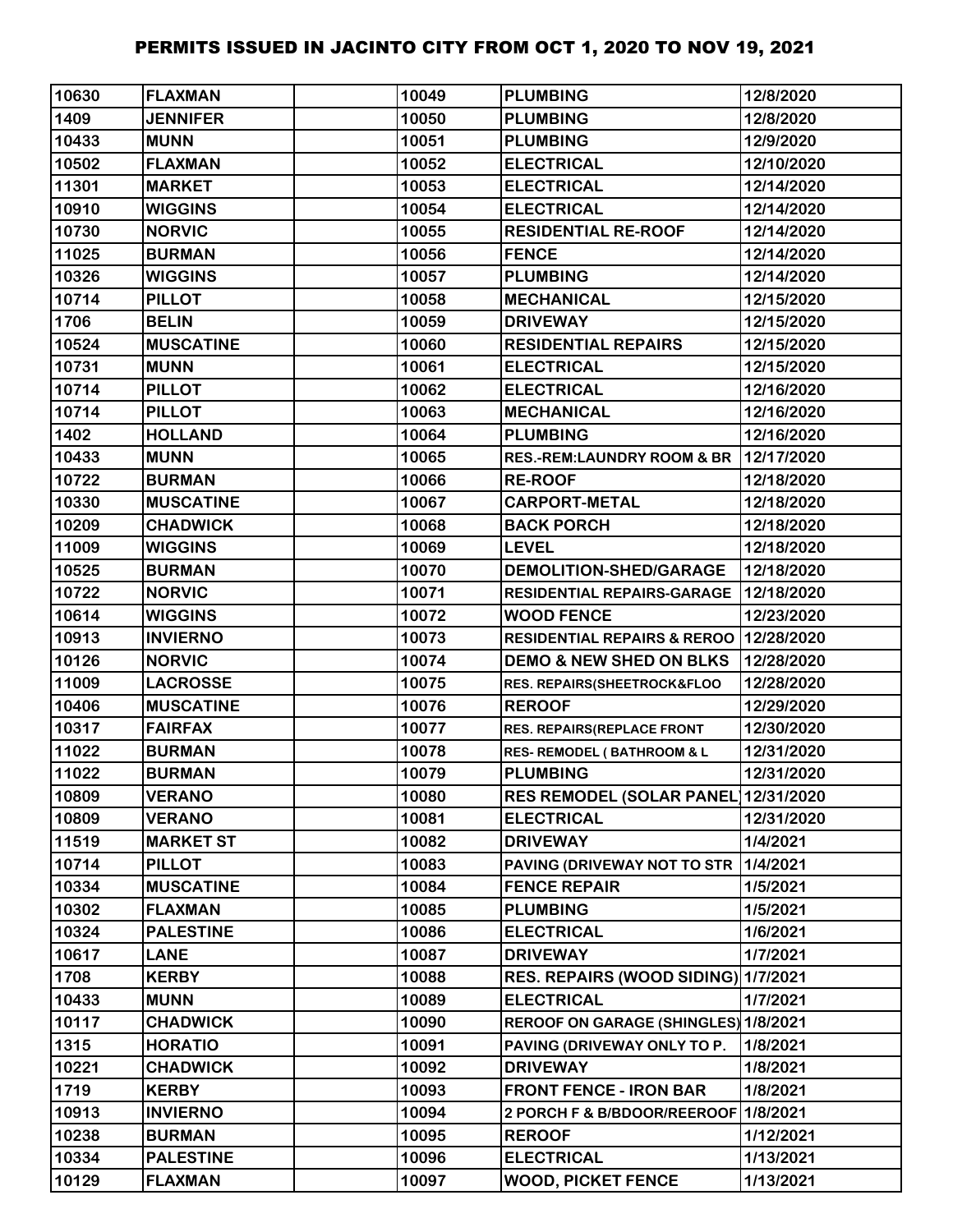| 11510 | <b>OXHAM</b>      | 10098 | <b>ACCESSORY BUILDING (SHED)</b>            | 1/13/2021 |
|-------|-------------------|-------|---------------------------------------------|-----------|
| 9992  | <b>EAST FWY</b>   | 10099 | <b>PLUMBING</b>                             | 1/14/2021 |
| 10530 | <b>MUNN</b>       | 10100 | <b>CARPORT-METAL</b>                        | 1/14/2021 |
| 10534 | <b>BURMAN</b>     | 10101 | <b>RESIDENTIAL REPAIRS</b>                  | 1/14/2021 |
| 10909 | <b>INVIERNO</b>   | 10102 | <b>MECHANICAL</b>                           | 1/15/2021 |
| 10324 | <b>PALESTINE</b>  | 10103 | <b>EXHAUST FAN/RESTROOM</b>                 | 1/19/2021 |
| 10121 | <b>PALESTINE</b>  | 10104 | <b>IRON &amp; WOOD FENCE</b>                | 1/19/2021 |
| 11502 | <b>CELTIS</b>     | 10105 | <b>ACCESSORY BUILDING ON BLKS 1/20/2021</b> |           |
| 10330 | <b>N LACROSSE</b> | 10106 | <b>FENCE-IRON BAR</b>                       | 1/20/2021 |
| 10609 | <b>OSWEGO</b>     | 10107 | <b>RESIDENTIAL RE-ROOF</b>                  | 1/20/2021 |
| 10405 | <b>FLAXMAN</b>    | 10108 | <b>RESIDENTIAL REPAIRS</b>                  | 1/20/2021 |
| 10405 | <b>FLAXMAN</b>    | 10109 | <b>ELECTRICAL</b>                           | 1/20/2021 |
| 10718 | <b>OSWEGO</b>     | 10110 | <b>GRADE/FILL DIRT</b>                      | 1/20/2021 |
| 11602 | <b>LANE</b>       | 10111 | <b>CARPORT</b>                              | 1/21/2021 |
| 10430 | <b>MUSCATINE</b>  | 10112 | <b>NEW RESIDENTIAL - BUILDING</b>           | 1/22/2021 |
| 11215 | <b>MUNN</b>       | 10113 | <b>MECHANICAL</b>                           | 1/25/2021 |
| 10102 | <b>CHADWICK</b>   | 10114 | <b>RESIDENTIAL RE-ROOF</b>                  | 1/25/2021 |
| 10101 | <b>FLAXMAN</b>    | 10115 | <b>ELECTRICAL</b>                           | 1/26/2021 |
| 10238 | <b>PALESTINE</b>  | 10116 | <b>PAVING</b>                               | 1/27/2021 |
| 11501 | <b>TILIA</b>      | 10117 | <b>RESIDENTIAL RE-ROOF</b>                  | 1/27/2021 |
| 10626 | <b>MUNN</b>       | 10118 | <b>DRIVEWAY</b>                             | 1/27/2021 |
| 10417 | N OSWEGO          | 10119 | <b>GARAGE</b>                               | 1/28/2021 |
| 10241 | <b>PALESTINE</b>  | 10120 | <b>PAVING</b>                               | 1/28/2021 |
| 10821 | <b>VERANO</b>     | 10121 | <b>RESIDENTIAL REPAIRS</b>                  | 1/28/2021 |
| 1333  | <b>SHERYL</b>     | 10122 | <b>LEVEL BLOCK &amp; BASE FOUNDATION</b>    | 1/28/2021 |
| 10913 | <b>INVIERNO</b>   | 10123 | <b>ELECTRICAL</b>                           | 1/29/2021 |
| 10805 | <b>BURMAN</b>     | 10124 | <b>RESIDENITAL RE-ROOF</b>                  | 1/29/2021 |
| 11037 | <b>MARKET</b>     | 10125 | <b>COMMERCIAL REMODEL</b>                   | 1/29/2021 |
| 1329  | <b>SHERYL</b>     | 10126 | <b>RESIDENTIAL REPAIRS</b>                  | 1/29/2021 |
| 10322 | <b>FAIRFAX</b>    | 10127 | <b>RESIDENTIAL REPAIRS</b>                  | 1/29/2021 |
| 10242 | <b>PALESTINE</b>  | 10128 | <b>DRIVEWAY</b>                             | 1/29/2021 |
| 10146 | <b>BURMAN</b>     | 10129 | <b>DEMOLITION</b>                           | 1/29/2021 |
| 10146 | <b>BURMAN</b>     | 10130 | <b>NEW RESIDENTIAL - BUILDING</b>           | 1/29/2021 |
| 10434 | <b>BURMAN</b>     | 10131 | <b>PLUMBING</b>                             | 1/29/2021 |
| 1106  | <b>HOLLAND</b>    | 10132 | <b>FENCE</b>                                | 1/29/2021 |
| 10910 | <b>WIGGINS</b>    | 10133 | <b>MECHANICAL ADITIONS</b>                  | 2/1/2021  |
| 10430 | <b>MUSCATINE</b>  | 10134 | <b>PLUMBING</b>                             | 2/2/2021  |
| 11506 | <b>LANE</b>       | 10135 | <b>FENCE</b>                                | 2/3/2021  |
| 10146 | <b>FAIRFAX</b>    | 10136 | <b>PLUMBING</b>                             | 2/3/2021  |
| 10142 | <b>FAIRFAX</b>    | 10137 | <b>4FT CHAIN LINK FENCE&amp;SIDE W</b>      | 2/3/2021  |
| 10225 | <b>FLAXMAN</b>    | 10138 | <b>PLUMBING</b>                             | 2/3/2021  |
| 1407  | <b>MERCURY</b>    | 10139 | <b>SIGN</b>                                 | 2/3/2021  |
| 11450 | <b>EAST FWY</b>   | 10140 | <b>PAVING</b>                               | 2/4/2021  |
| 10434 | <b>BURMAN</b>     | 10141 | <b>ELECTRICAL</b>                           | 2/4/2021  |
| 10410 | <b>NORVIC</b>     | 10142 | <b>ELECTRICAL</b>                           | 2/5/2021  |
| 10322 | <b>WIGGINS</b>    | 10143 | <b>REPLACE WINDOWS</b>                      | 2/8/2021  |
| 1402  | <b>HOLLAND</b>    | 10144 | <b>FIRE SUPPRESSION SYSTEM</b>              | 2/8/2021  |
| 1109  | <b>MERCURY</b>    | 10145 | <b>COMMERCIAL DRIVEWAY</b>                  | 2/8/2021  |
| 1002  | <b>MERCURY</b>    | 10146 | <b>COMMERCIAL BLDG.</b>                     | 2/8/2021  |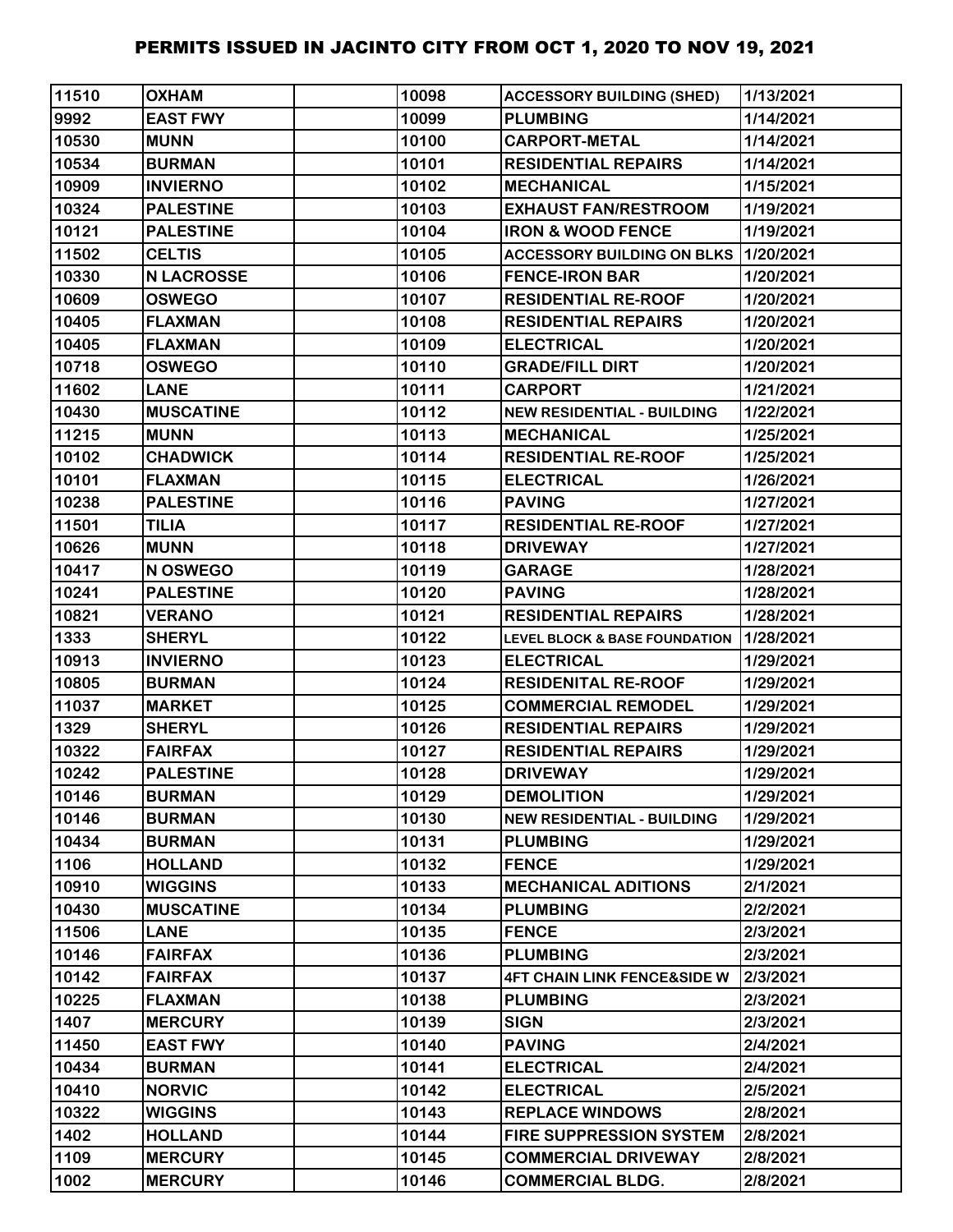| 10713 | <b>CHADWICK</b>   |     | 10147 | <b>PLUMBING</b>                     | 2/9/2021  |
|-------|-------------------|-----|-------|-------------------------------------|-----------|
| 10525 | <b>BURMAN</b>     |     | 10148 | NEW RESIDENTIAL - BUILDING 2/9/2021 |           |
| 10414 | <b>BURMAN</b>     |     | 10149 | <b>FENCE</b>                        | 2/9/2021  |
| 931   | <b>MERCURY</b>    |     | 10150 | <b>STUCCO SIDING</b>                | 2/9/2021  |
| 1710  | <b>BELIN</b>      |     | 10151 | <b>DRIVEWAY</b>                     | 2/10/2021 |
| 11102 | <b>EAST FWY</b>   | B   | 10152 | <b>ELECTRICAL</b>                   | 2/11/2021 |
| 10925 | <b>MUSCATINE</b>  |     | 10153 | SOLAR PANEL INSTALLATION 2/11/2021  |           |
| 10925 | <b>MUSCATINE</b>  |     | 10154 | <b>ELECTRICAL</b>                   | 2/11/2021 |
| 10110 | <b>NORVIC</b>     |     | 10155 | <b>RESIDENTIAL RE-ROOF</b>          | 2/11/2021 |
| 1406  | <b>HORATIO</b>    | 1/2 | 10156 | <b>ELECTRICAL</b>                   | 2/12/2021 |
| 10709 | <b>NORVIC</b>     |     | 10157 | <b>CARPORT</b>                      | 2/12/2021 |
| 10237 | <b>MARKET</b>     |     | 10158 | <b>FIRE SPRINKLER SYSTEM</b>        | 2/12/2021 |
| 1626  | <b>JENNIFER</b>   |     | 10159 | <b>CARPORT</b>                      | 2/12/2021 |
| 10634 | <b>CHADWICK</b>   |     | 10160 | <b>STORAGE BLDG, PORCH CARPORT</b>  | 2/19/2021 |
| 10620 | <b>OSWEGO</b>     |     | 10161 | <b>PLUMBING</b>                     | 2/19/2021 |
| 10341 | S OSWEGO          |     | 10162 | <b>PLUMBING</b>                     | 2/22/2021 |
| 10603 | <b>LACROSSE</b>   |     | 10163 | <b>PLUMBING</b>                     | 2/22/2021 |
| 10826 | <b>MUSCATINE</b>  |     | 10164 | <b>FENCE-WOOD</b>                   | 2/22/2021 |
| 11022 | <b>INVIERNO</b>   |     | 10165 | <b>PAVING</b>                       | 2/22/2021 |
| 10918 | <b>PALESTINE</b>  |     | 10166 | <b>PAVING</b>                       | 2/24/2021 |
| 10809 | <b>VERANO</b>     |     | 10167 | <b>ELECTRICAL</b>                   | 2/24/2021 |
| 10149 | <b>NORVIC</b>     |     | 10168 | <b>PLUMBING</b>                     | 2/24/2021 |
| 10121 | <b>FLAXMAN</b>    |     | 10169 | <b>PLUMBING</b>                     | 2/25/2021 |
| 10822 | <b>BURMAN</b>     |     | 10170 | <b>PLUMBING</b>                     | 2/25/2021 |
| 10422 | <b>S OSWEGO</b>   |     | 10171 | <b>RESIDENTIAL REPAIR</b>           | 2/25/2021 |
| 1713  | <b>CHAZEN</b>     |     | 10172 | <b>RESIDENTIAL RE-ROOF</b>          | 3/1/2021  |
| 10341 | <b>LANE</b>       |     | 10173 | <b>ELECTRICAL</b>                   | 3/1/2021  |
| 10433 | <b>CHADWICK</b>   |     | 10174 | <b>RESIDENTIAL RE-ROOF</b>          | 3/1/2021  |
| 10934 | <b>LANE</b>       |     | 10175 | <b>RESIDENTIAL REPAIR</b>           | 3/1/2021  |
| 10825 | <b>INVIERNO</b>   |     | 10176 | <b>ELECTRICAL</b>                   | 3/2/2021  |
| 10134 | <b>PALESTINE</b>  |     | 10177 | <b>RESIDENTIAL REPAIR</b>           | 3/2/2021  |
| 10110 | <b>PILLOT</b>     |     | 10178 | <b>DRIVEWAY</b>                     | 3/2/2021  |
| 10341 | <b>SOSWEGO</b>    |     | 10179 | <b>PLUMBING</b>                     | 3/2/2021  |
| 10822 | <b>BURMAN</b>     |     | 10180 | <b>HOUSE DEMOLITION</b>             | 3/2/2021  |
| 1109  | <b>SIESTA</b>     |     | 10181 | <b>ELECTRICAL</b>                   | 3/3/2021  |
| 1114  | <b>DACUS</b>      |     | 10182 | <b>PORCH &amp; RES. REPAIRS</b>     | 3/3/2021  |
| 10146 | <b>BURMAN</b>     |     | 10183 | <b>WATER &amp; SEWER DISCONNECT</b> | 3/4/2021  |
| 11602 | <b>LANE</b>       |     | 10184 | <b>DRIVEWAY AND PAVING</b>          | 3/4/2021  |
| 10222 | <b>FAIRFAX</b>    |     | 10186 | <b>PLUMBING</b>                     | 3/4/2021  |
| 11450 | <b>EAST FWY</b>   |     | 10187 | <b>ELECTRICAL</b>                   | 3/5/2021  |
| 1705  | <b>SERPENTINE</b> |     | 10188 | <b>FENCE</b>                        | 3/5/2021  |
| 931   | <b>MERCURY</b>    |     | 10189 | <b>DRIVEWAY</b>                     | 3/5/2021  |
| 10313 | <b>CHADWICK</b>   |     | 10190 | <b>DRIVEWAY</b>                     | 3/5/2021  |
| 10922 | <b>LACROSSE</b>   |     | 10191 | <b>DRIVEWAY</b>                     | 3/5/2021  |
| 11605 | <b>LANE</b>       |     | 10192 | <b>FENCE</b>                        | 3/5/2021  |
| 10925 | <b>MUSCATINE</b>  |     | 10193 | <b>ELECTRICAL</b>                   | 3/8/2021  |
| 10209 | <b>CHADWICK</b>   |     | 10194 | <b>PAVING</b>                       | 3/8/2021  |
| 10346 | <b>MUNN</b>       |     | 10195 | <b>METAL CARPORT</b>                | 3/8/2021  |
| 10614 | <b>MUSCATINE</b>  |     | 10196 | <b>DRIVEWAY</b>                     | 3/8/2021  |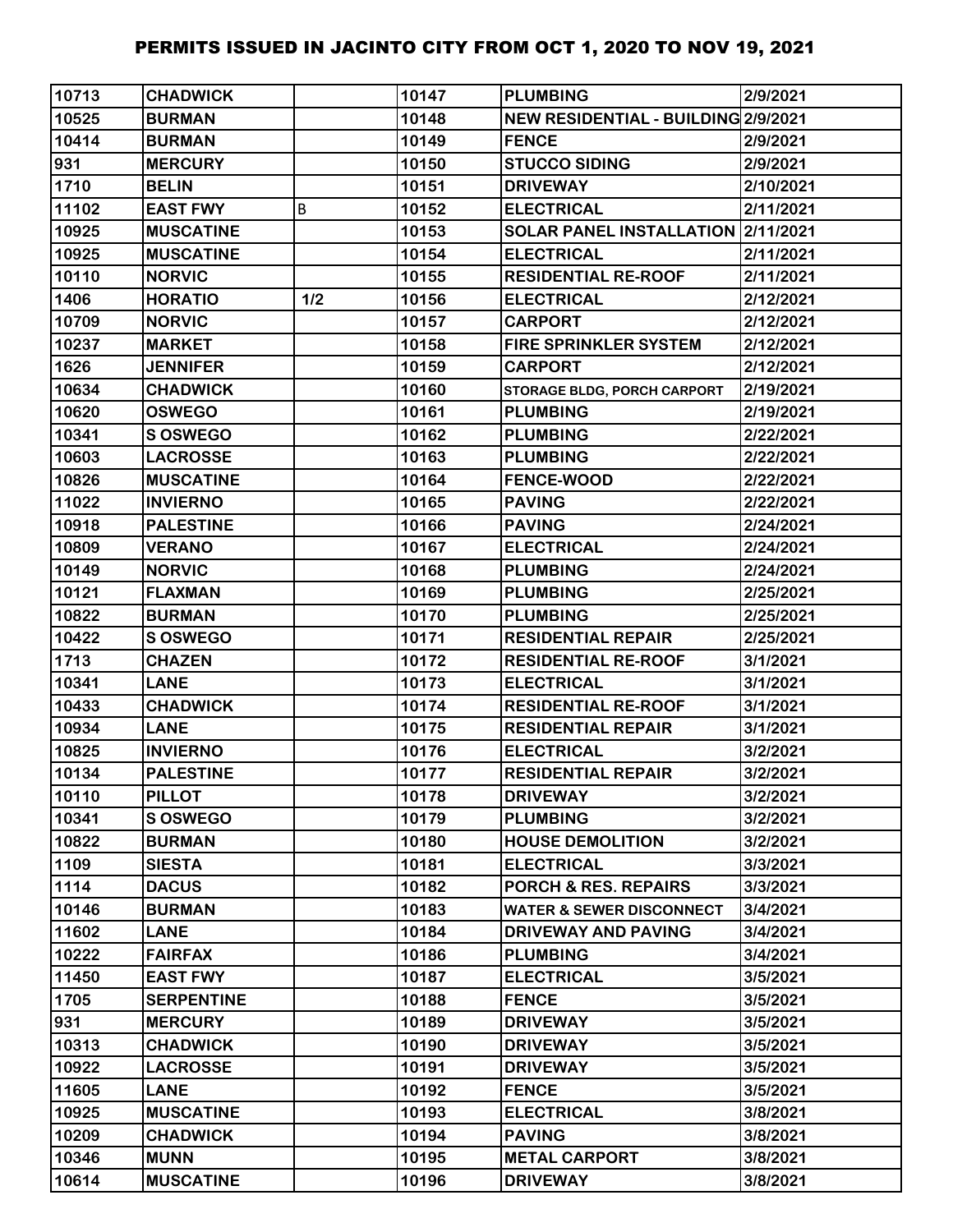| 10913 | <b>OSWEGO</b>     | 10197 | <b>PLUMBING</b>                        | 3/8/2021  |
|-------|-------------------|-------|----------------------------------------|-----------|
| 11505 | <b>OGLESBY</b>    | 10198 | <b>RESIDENTIAL ADD.</b>                | 3/10/2021 |
| 9990  | <b>EAST FWY</b>   | 10199 | <b>PLUMBING FIRE LI</b>                | 3/10/2021 |
| 9990  | <b>EAST FWY</b>   | 10200 | <b>PLUMBING</b>                        | 3/10/2021 |
| 10346 | <b>CHADWICK</b>   | 10201 | <b>FENCE</b>                           | 3/10/2021 |
| 10102 | <b>BURMAN</b>     | 10202 | <b>PLUMBING</b>                        | 3/11/2021 |
| 10134 | <b>BURMAN</b>     | 10203 | <b>DRIVEWAY</b>                        | 3/11/2021 |
| 1506  | <b>CHESTON</b>    | 10204 | <b>NEW RESIDENTIAL</b>                 | 3/11/2021 |
| 10906 | <b>FLAXMAN</b>    | 10205 | <b>REPLACE SIDING &amp;</b>            | 3/12/2021 |
| 10620 | <b>OSWEGO</b>     | 10206 | <b>RES. REP.-DAMAGE</b>                | 3/12/2021 |
| 11519 | <b>MARKET ST</b>  | 10207 | 6' FENCE                               | 3/12/2021 |
| 10614 | <b>MUSCATINE</b>  | 10208 | <b>DRIVEWAY AND SIDEWALK</b>           | 3/12/2021 |
| 10137 | <b>CHADWICK</b>   | 10209 | <b>PAVING</b>                          | 3/12/2021 |
| 10410 | <b>N LACROSSE</b> | 10210 | <b>RESIDENTIAL REPAIRS-SIDING</b>      | 3/15/2021 |
| 10245 | <b>FLAXMAN</b>    | 10211 | ACCESSORY BUILDING-SHED ON 3/15/2021   |           |
| 10910 | <b>FLAXMAN</b>    | 10212 | REPLACE SIDING AND WINDOWS 3/16/2021   |           |
| 10417 | S OSWEGO          | 10213 | CARPORT                                | 3/16/2021 |
| 10626 | <b>CHADWICK</b>   | 10214 | <b>RESIDENTIAL REPAIRS</b>             | 3/16/2021 |
| 931   | <b>MERCURY</b>    | 10215 | <b>COMMERCIAL DRIVEWAY ON DACU</b>     | 3/16/2021 |
| 10620 | <b>OSWEGO</b>     | 10216 | <b>PLUMBING</b>                        | 3/16/2021 |
| 10925 | <b>WIGGINS</b>    | 10217 | <b>PLUMBING</b>                        | 3/17/2021 |
| 10338 | <b>MUNN</b>       | 10218 | <b>DRIVEWAY</b>                        | 3/17/2021 |
| 10602 | <b>FAIRFAX</b>    | 10219 | <b>RESD REPAIRS- SIDING&amp; WINDO</b> | 3/17/2021 |
| 10413 | <b>CHADWICK</b>   | 10220 | <b>REROOF OF GARAGE</b>                | 3/18/2021 |
| 11519 | <b>MARKET ST</b>  | 10221 | <b>MECHANICAL</b>                      | 3/19/2021 |
| 10118 | <b>CHADWICK</b>   | 10222 | <b>FENCE</b>                           | 3/19/2021 |
| 10426 | <b>PALESTINE</b>  | 10223 | <b>RESIDENTIAL REPAIRS</b>             | 3/19/2021 |
| 1533  | <b>JENNIFER</b>   | 10224 | <b>RESIDENTIAL REPAIRS</b>             | 3/19/2021 |
| 1618  | <b>JENNIFER</b>   | 10225 | <b>RESIDENTIAL REPAIRS</b>             | 3/22/2021 |
| 10341 | <b>S OSWEGO</b>   | 10226 | <b>ELECTRICAL</b>                      | 3/22/2021 |
| 1521  | <b>SERPENTINE</b> | 10227 | <b>PLUMBING</b>                        | 3/22/2021 |
| 11510 | <b>OXHAM</b>      | 10228 | <b>ELECTRICAL</b>                      | 3/22/2021 |
| 10509 | <b>LANE</b>       | 10229 | <b>FENCE-METAL</b>                     | 3/23/2021 |
| 11026 | <b>MUSCATINE</b>  | 10230 | <b>RESIDENTIAL REPAIRS</b>             | 3/23/2021 |
| 10626 | <b>GARBER</b>     | 10231 | <b>DRIVEWAY</b>                        | 3/24/2021 |
| 10934 | <b>OSWEGO</b>     | 10232 | <b>PAVING</b>                          | 3/24/2021 |
| 1613  | <b>CASPERSON</b>  | 10233 | <b>RESIDENTIAL REPAIRS-WINDOWS</b>     | 3/25/2021 |
| 10121 | <b>CHADWICK</b>   | 10234 | <b>RESIDENTIAL REPAIRS-WINDOWS</b>     | 3/25/2021 |
| 10229 | <b>NORVIC</b>     | 10235 | <b>PLUMBING</b>                        | 3/25/2021 |
| 10205 | <b>CHADWICK</b>   | 10236 | <b>ELECTRICAL</b>                      | 3/26/2021 |
| 10146 | <b>BURMAN</b>     | 10237 | <b>PLUMBING</b>                        | 3/29/2021 |
| 11026 | <b>LACROSSE</b>   | 10238 | <b>RESIDENTIAL RE-ROOF</b>             | 3/29/2021 |
| 11602 | <b>NAHXO</b>      | 10239 | <b>PAVING</b>                          | 3/29/2021 |
| 1709  | <b>CASPERSON</b>  | 10240 | <b>ACCESSORY BUILDING-SHED</b>         | 3/30/2021 |
| 1709  | <b>CASPERSON</b>  | 10241 | <b>MECHANICAL</b>                      | 3/30/2021 |
| 11505 | <b>NAHXO</b>      | 10242 | <b>CARPORT</b>                         | 3/30/2021 |
| 10122 | <b>PALESTINE</b>  | 10243 | <b>RESIDENTIAL RE-ROOF</b>             | 3/30/2021 |
| 1109  | <b>MERCURY</b>    | 10244 | <b>FENCE</b>                           | 3/30/2021 |
| 10238 | <b>NORVIC</b>     | 10245 | <b>REPLACE SIDING</b>                  | 3/31/2021 |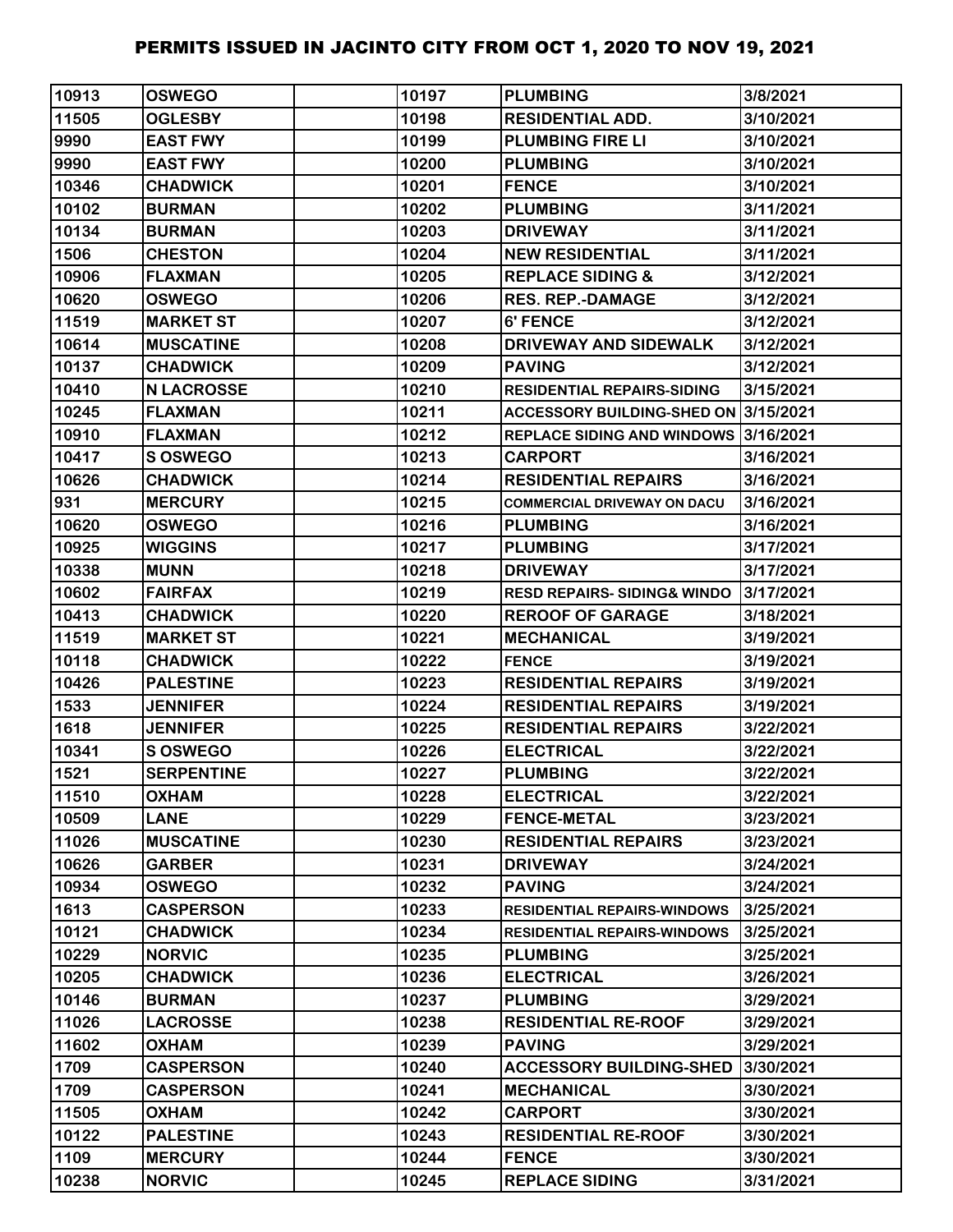| 10706 | <b>LANE</b>      |                   | 10246 | <b>DRIVEWAY</b>                           | 4/1/2021  |
|-------|------------------|-------------------|-------|-------------------------------------------|-----------|
| 10617 | <b>MUSCATINE</b> |                   | 10247 | <b>BLOCK AND BASE LEVEL</b>               | 4/1/2021  |
| 1713  | <b>CASPERSON</b> |                   | 10248 | <b>DRIVEWAY</b>                           | 4/1/2021  |
| 10310 | <b>WIGGINS</b>   |                   | 10249 | <b>PAVING</b>                             | 4/1/2021  |
| 11519 | <b>MARKET ST</b> |                   | 10250 | <b>PLUMBING</b>                           | 4/5/2021  |
| 11001 | <b>MUSCATINE</b> |                   | 10251 | <b>ELECTRICAL</b>                         | 4/5/2021  |
| 11005 | <b>MUSCATINE</b> |                   | 10252 | <b>ELECTRICAL</b>                         | 4/5/2021  |
| 1610  | <b>CASPERSON</b> |                   | 10253 | <b>DRIVEWAY</b>                           | 4/5/2021  |
| 10602 | <b>WIGGINS</b>   |                   | 10254 | <b>FENCE AND REPLACE SIDING 14/6/2021</b> |           |
| 1702  | <b>CHESTON</b>   |                   | 10255 | <b>REROOF</b>                             | 4/6/2021  |
| 10505 | <b>CHADWICK</b>  |                   | 10256 | <b>DRIVEWAY</b>                           | 4/6/2021  |
| 10314 | <b>EAST FWY</b>  |                   | 10257 | <b>ELECTRICAL</b>                         | 4/6/2021  |
| 11510 | <b>FLAXMAN</b>   |                   | 10258 | <b>PLUMBING</b>                           | 4/6/2021  |
| 10802 | <b>MUSCATINE</b> |                   | 10259 | <b>DRIVEWAY</b>                           | 4/7/2021  |
| 10241 | <b>PALESTINE</b> |                   | 10260 | <b>RESIDENTIAL REPAIRS</b>                | 4/7/2021  |
| 10121 | <b>CHADWICK</b>  |                   | 10261 | <b>RES-REMODEL</b>                        | 4/8/2021  |
| 1626  | <b>JENNIFER</b>  |                   | 10263 | <b>ELECTRICAL</b>                         | 4/8/2021  |
| 10521 | <b>NORVIC</b>    |                   | 10264 | <b>FOUNDATION LEVEL</b>                   | 4/9/2021  |
| 10117 | <b>RUMAR</b>     |                   | 10265 | <b>ACCESSORY BLDG</b>                     | 4/9/2021  |
| 10930 | <b>BURMAN</b>    |                   | 10266 | <b>FENCE</b>                              | 4/9/2021  |
| 10510 | <b>WIGGINS</b>   |                   | 10267 | <b>RESIDENTIAL REPAIRS</b>                | 4/9/2021  |
| 10425 | <b>WIGGINS</b>   |                   | 10268 | <b>FENCE</b>                              | 4/9/2021  |
| 1709  | <b>CASPERSON</b> |                   | 10269 | <b>ELECTRICAL</b>                         | 4/12/2021 |
| 10606 | <b>WIGGINS</b>   |                   | 10270 | <b>DRIVEWAY</b>                           | 4/12/2021 |
| 1702  | <b>JENNIFER</b>  |                   | 10271 | <b>PLUMBING</b>                           | 4/12/2021 |
| 10405 | <b>MUSCATINE</b> |                   | 10272 | <b>WOOD FENCE</b>                         | 4/12/2021 |
| 10629 | <b>FLAXMAN</b>   |                   | 10273 | <b>SHED REPAIRS</b>                       | 4/12/2021 |
| 10205 | <b>PILLOT</b>    |                   | 10274 | <b>CHAINLINK &amp; WOOD FENCE</b>         | 4/12/2021 |
| 10138 | <b>PILLOT</b>    |                   | 10275 | <b>DRIVEWAY</b>                           | 4/13/2021 |
| 10425 | <b>BURMAN</b>    |                   | 10276 | <b>DRIVEWAY</b>                           | 4/13/2021 |
| 1606  | <b>JENNIFER</b>  |                   | 10277 | <b>REROOF</b>                             | 4/13/2021 |
| 10511 | <b>LACROSSE</b>  |                   | 10278 | <b>COMM. REMODEL</b>                      | 4/14/2021 |
| 10511 | <b>LACROSSE</b>  | TB1685-33/3410279 |       | <b>COMM. REMODEL</b>                      | 4/14/2021 |
| 10511 | <b>LACROSSE</b>  | TB1685-33/3410280 |       | <b>COMM. REMODEL</b>                      | 4/14/2021 |
| 10511 | <b>LACROSSE</b>  | TB272-31/32 10281 |       | <b>COMM. REMODEL</b>                      | 4/14/2021 |
| 10511 | <b>LACROSSE</b>  | TB272-31/32 10282 |       | <b>COMM. REMODEL</b>                      | 4/14/2021 |
| 10511 | <b>LACROSSE</b>  | TB243-29/30 10283 |       | <b>COMM. REMODEL</b>                      | 4/14/2021 |
| 10511 | <b>LACROSSE</b>  | TB243-29/30 10284 |       | <b>COMM. REMODEL</b>                      | 4/14/2021 |
| 10511 | <b>LACROSSE</b>  |                   | 10285 | <b>COMM. REMODEL</b>                      | 4/14/2021 |
| 10511 | <b>LACROSSE</b>  | 27/28             | 10286 | <b>COMM. REMODEL</b>                      | 4/14/2021 |
| 10511 | <b>LACROSSE</b>  | TB900-26          | 10287 | <b>COMM. REMODEL</b>                      | 4/14/2021 |
| 10511 | <b>LACROSSE</b>  | TB900-26          | 10288 | <b>COMM. REMODEL</b>                      | 4/14/2021 |
| 10511 | <b>LACROSSE</b>  | TB2457-39/4010289 |       | <b>COMM. REMODEL</b>                      | 4/14/2021 |
| 10918 | <b>VERANO</b>    |                   | 10290 | <b>REROOF</b>                             | 4/15/2021 |
| 10905 | <b>VERANO</b>    |                   | 10291 | <b>METAL CARPORT</b>                      | 4/15/2021 |
| 11515 | <b>MARKET</b>    |                   | 10292 | <b>MECHANICAL</b>                         | 4/15/2021 |
| 1610  | <b>BURMAN</b>    |                   | 10293 | <b>RES.REPAIRS</b>                        | 4/15/2021 |
| 1317  | <b>BELIN</b>     |                   | 10294 | <b>INGROUND POOL</b>                      | 4/16/2021 |
| 10201 | <b>FLAXMAN</b>   |                   | 10295 | <b>WOOD-FENCE</b>                         | 4/16/2021 |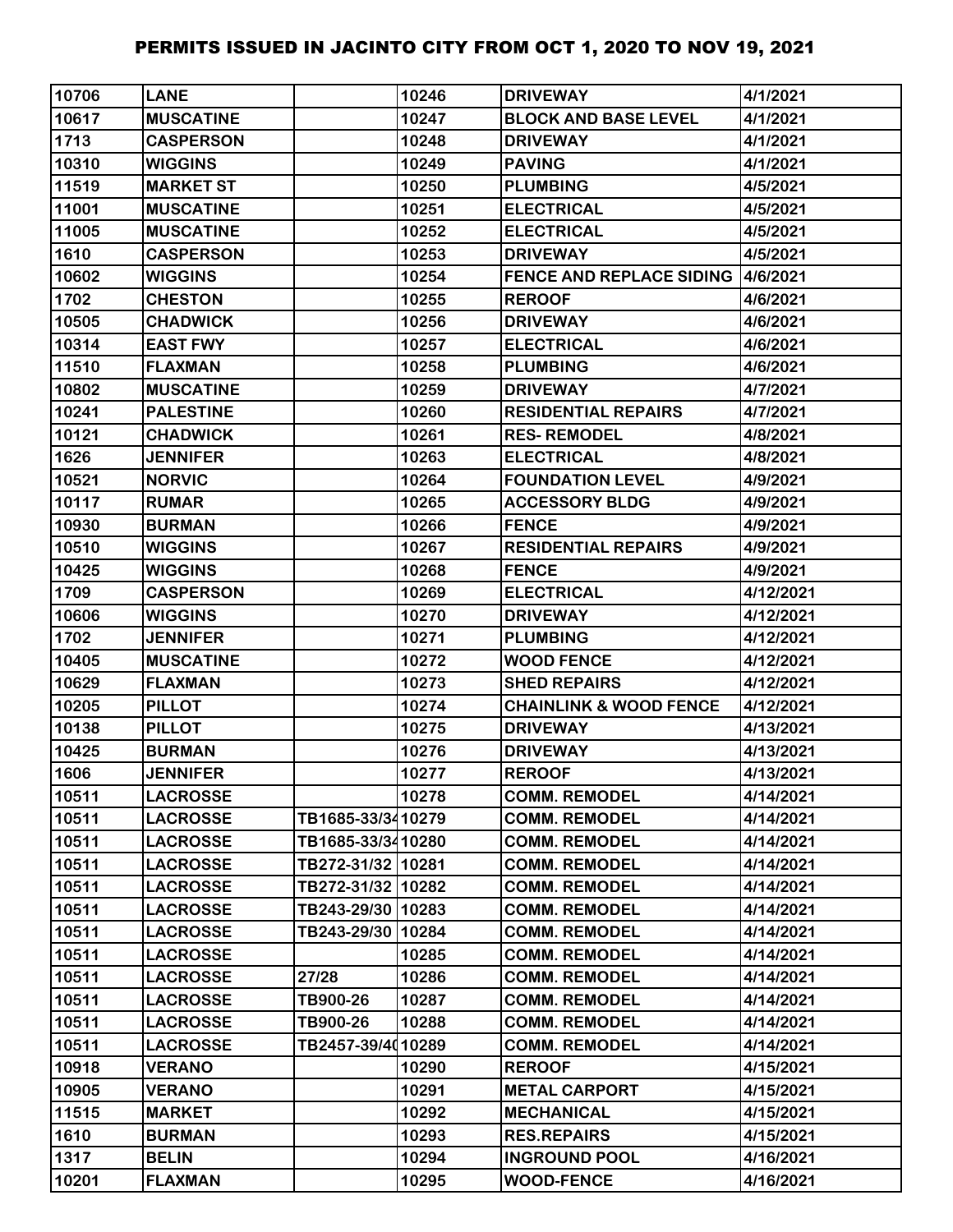| 10714 | <b>PILLOT</b>    | 10296 | <b>WOOD FENCE</b>                   | 4/16/2021 |
|-------|------------------|-------|-------------------------------------|-----------|
| 10118 | <b>WIGGINS</b>   | 10297 | <b>RES.REPAIRS</b>                  | 4/19/2021 |
| 10213 | <b>NORVIC</b>    | 10298 | <b>PLUMBING</b>                     | 4/19/2021 |
| 1335  | <b>HORATIO</b>   | 10299 | <b>DEMO.SHED</b>                    | 4/19/2021 |
| 1734  | <b>BELIN</b>     | 10300 | <b>DRIVEWAY</b>                     | 4/20/2021 |
| 1717  | <b>JENNIFER</b>  | 10302 | PATIO, ROOF DECK STRUCTUH4/20/2021  |           |
| 1506  | <b>CHESTON</b>   | 10303 | <b>PLUMBING</b>                     | 4/21/2021 |
| 10146 | <b>BURMAN</b>    | 10304 | <b>MECHANICAL</b>                   | 4/21/2021 |
| 10202 | <b>PALESTINE</b> | 10305 | <b>FENCE</b>                        | 4/21/2021 |
| 10330 | <b>MUNN</b>      | 10306 | <b>RESIDENTIAL RE-ROOF</b>          | 4/21/2021 |
| 10409 | <b>BURMAN</b>    | 10307 | <b>PLUMBING</b>                     | 4/22/2021 |
| 11502 | <b>CELTIS</b>    | 10308 | <b>DRIVEWAY</b>                     | 4/23/2021 |
| 1526  | <b>BELIN</b>     | 10309 | <b>DRIVEWAY</b>                     | 4/23/2021 |
| 10146 | <b>BURMAN</b>    | 10310 | <b>ELECTRICAL</b>                   | 4/23/2021 |
| 1702  | <b>JENNIFER</b>  | 10311 | <b>MECHANICAL</b>                   | 4/23/2021 |
| 10441 | N OSWEGO         | 10312 | <b>REPLACE SIDING &amp; TRIM</b>    | 4/23/2021 |
| 11020 | <b>BURMAN</b>    | 10313 | <b>PLUMBING</b>                     | 4/27/2021 |
| 10122 | <b>BURMAN</b>    | 10315 | <b>RESIDENTIAL RE-ROOF</b>          | 4/27/2021 |
| 921   | <b>AKRON</b>     | 10316 | <b>RIGHT OF WAY</b>                 | 4/27/2021 |
| 11519 | <b>MARKET ST</b> | 10317 | <b>RIGHT OF WAY</b>                 | 4/27/2021 |
| 10401 | <b>MUNN</b>      | 10318 | <b>RESIDENTIAL RE-ROOF</b>          | 4/27/2021 |
| 11519 | <b>MARKET ST</b> | 10319 | <b>PLUMBING</b>                     | 4/29/2021 |
| 10409 | <b>BURMAN</b>    | 10320 | <b>DEMOLITION</b>                   | 4/29/2021 |
| 931   | <b>MERCURY</b>   | 10321 | <b>COMMERCIAL REMODEL</b>           | 5/3/2021  |
| 11602 | <b>SEAGRAM</b>   | 10322 | RES.REP.(ROOF & B.PORCH FI5/3/2021  |           |
| 11505 | <b>OXHAM</b>     | 10323 | <b>DRIVEWAY, PAVING &amp; GATE</b>  | 5/3/2021  |
| 10237 | <b>MARKET</b>    | 10324 | <b>PLUMBING</b>                     | 5/4/2021  |
| 1625  | <b>JENNIFER</b>  | 10325 | <b>PLUMBING</b>                     | 5/4/2021  |
| 1506  | <b>CHESTON</b>   | 10326 | <b>MECHANICAL</b>                   | 5/4/2021  |
| 10529 | <b>LACROSSE</b>  | 10327 | <b>ELECTRICAL</b>                   | 5/4/2021  |
| 1434  | <b>HORATIO</b>   | 10328 | <b>PLUMBING</b>                     | 5/4/2021  |
| 10425 | <b>CHADWICK</b>  | 10329 | <b>DRIVEWAY</b>                     | 5/4/2021  |
| 10606 | <b>WIGGINS</b>   | 10330 | <b>FENCE</b>                        | 5/4/2021  |
| 10938 | <b>LACROSSE</b>  | 10331 | <b>RESIDENTIAL - REMODEL</b>        | 5/5/2021  |
| 10638 | <b>FAIRFAX</b>   | 10332 | <b>FENCE-WOOD</b>                   | 5/5/2021  |
| 10702 | <b>NORVIC</b>    | 10333 | <b>REROOF</b>                       | 5/6/2021  |
| 10201 | <b>PALESTINE</b> | 10334 | <b>RESIDENTIAL REPAIRS</b>          | 5/6/2021  |
| 10706 | <b>FLAXMAN</b>   | 10335 | <b>PAVING</b>                       | 5/6/2021  |
| 11030 | <b>VERANO</b>    | 10336 | <b>RESIDENTIAL RE-ROOF</b>          | 5/6/2021  |
| 10505 | <b>PALESTINE</b> | 10337 | <b>FENCE &amp; GATE</b>             | 5/6/2021  |
| 10319 | <b>PALESTINE</b> | 10338 | COM REMODEL-REROOF & PAINT 5/7/2021 |           |
| 1426  | <b>HORATIO</b>   | 10339 | <b>DEMOLITION-SHED</b>              | 5/7/2021  |
| 10534 | <b>PALESTINE</b> | 10340 | <b>FENCE-GATE</b>                   | 5/7/2021  |
| 10610 | <b>BURMAN</b>    | 10341 | <b>RES. ADDITION(BEDROOM-ON SL</b>  | 5/11/2021 |
| 1506  | <b>CHESTON</b>   | 10342 | <b>ELECTRICAL</b>                   | 5/11/2021 |
| 11505 | <b>OGLESBY</b>   | 10343 | <b>ELECTRICAL</b>                   | 5/11/2021 |
| 10714 | <b>GARBER LN</b> | 10344 | <b>NEW WINDOWS</b>                  | 5/12/2021 |
| 10102 | <b>FAIRFAX</b>   | 10345 | <b>ACCESSORY BUILDING</b>           | 5/12/2021 |
| 10434 | <b>PILLOT</b>    | 10346 | <b>ELECTRICAL</b>                   | 5/13/2021 |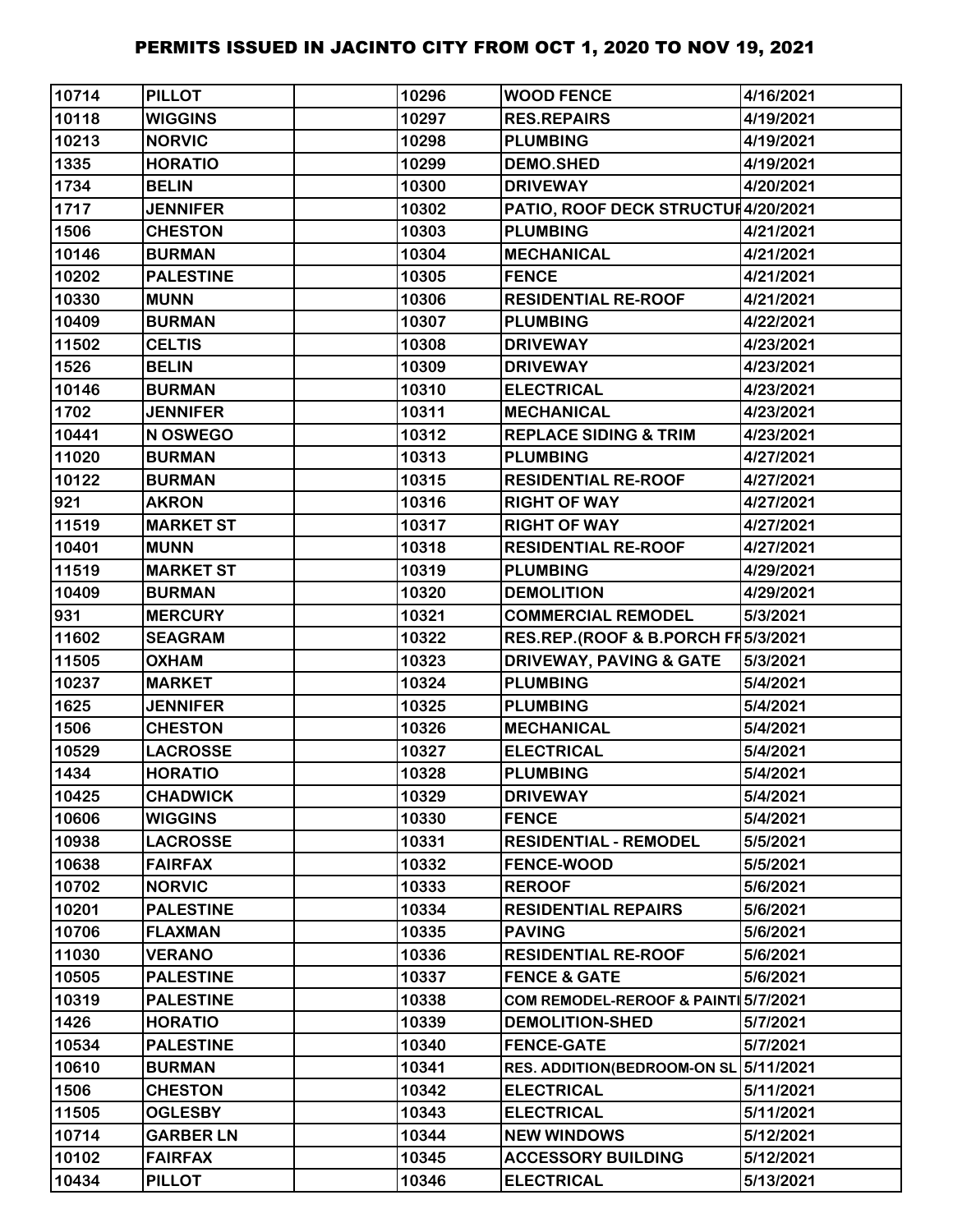| 10918           | <b>FLAXMAN</b>    | 10347 | <b>4FT TALL PICKET FENCE</b>             | 5/13/2021 |
|-----------------|-------------------|-------|------------------------------------------|-----------|
| 10345           | <b>N LACROSSE</b> | 10348 | <b>RESIDENTIAL RE-ROOF</b>               | 5/13/2021 |
| 10237           | <b>MARKET</b>     | 10349 | <b>MECHANICAL</b>                        | 5/14/2021 |
| 1702            | <b>JENNIFER</b>   | 10350 | <b>DRIVEWAY</b>                          | 5/14/2021 |
| 11518           | <b>CELTIS</b>     | 10351 | <b>PLUMBING</b>                          | 5/14/2021 |
| 10209           | <b>RUMAR</b>      | 10352 | <b>GAZEBO</b>                            | 5/14/2021 |
| 11009           | <b>WIGGINS</b>    | 10353 | <b>PLUMBING</b>                          | 5/17/2021 |
| 10433           | <b>LANE</b>       | 10354 | <b>LEVEL BLOCK &amp; BASE FOUNDATION</b> | 5/17/2021 |
| 10501           | <b>WIGGINS</b>    | 10355 | <b>RESIDENTIAL RE-ROOF</b>               | 5/17/2021 |
| 10824           | <b>INVIERNO</b>   | 10356 | <b>LEVEL BLK &amp; BASE AND ADDITION</b> | 5/17/2021 |
| 10510           | <b>CHADWICK</b>   | 10357 | <b>DRIVEWAY</b>                          | 5/18/2021 |
| 10345           | <b>LANE</b>       | 10358 | <b>RESIDENTIAL ADDITION</b>              | 5/18/2021 |
| 10533           | <b>BURMAN</b>     | 10359 | <b>FENCE &amp; RESIDENTIAL REPAIRS</b>   | 5/18/2021 |
| 11013           | <b>VERANO</b>     | 10360 | <b>LEVEL BLK &amp; BASE AND RE-ROOF</b>  | 5/18/2021 |
| 10909           | <b>OSWEGO</b>     | 10361 | <b>RESIDENTIAL REPAIRS</b>               | 5/18/2021 |
| 1705            | <b>SERPENTINE</b> | 10362 | <b>GENERATOR</b>                         | 5/19/2021 |
| 1705            | <b>SERPENTINE</b> | 10363 | <b>ELECTRICAL</b>                        | 5/19/2021 |
| 1705            | <b>SERPENTINE</b> | 10364 | <b>PLUMBING</b>                          | 5/19/2021 |
| 10225           | <b>MUNN</b>       | 10365 | <b>WOOD FENCE</b>                        | 5/20/2021 |
| 10517           | <b>CHADWICK</b>   | 10366 | <b>RESIDENTIAL RE-ROOF</b>               | 5/19/2021 |
| 1317            | <b>BELIN</b>      | 10367 | <b>PLUMBING</b>                          | 5/20/2021 |
| 11513           | <b>SEAGRAM</b>    | 10368 | <b>ACCESORY BUILDING</b>                 | 5/21/2021 |
| 10337           | <b>PILLOT</b>     | 10369 | <b>PAVING</b>                            | 5/21/2021 |
| 1627            | <b>CHAZEN</b>     | 10370 | <b>RESIDENTIAL RE-ROOF</b>               | 5/21/2021 |
| 10510           | <b>FLAXMAN</b>    | 10371 | <b>FENCE</b>                             | 5/21/2021 |
| 10909           | <b>INVIERNO</b>   | 10372 | <b>RESIDENTIAL RE-ROOF</b>               | 6/4/2021  |
| 10727           | <b>MUNN</b>       | 10373 | <b>DRIVEWAY</b>                          | 5/25/2021 |
| 10402           | <b>FLAXMAN</b>    | 10374 | <b>RES.REP (WINDOWS)</b>                 | 5/26/2021 |
| SC <sub>2</sub> | <b>BURMAN</b>     | 10375 | <b>ELECTRICAL</b>                        | 5/26/2021 |
| 10117           | <b>LANE</b>       | 10376 | <b>RES.REM.(SOLAR PANELS)</b>            | 5/26/2021 |
| 10117           | <b>LANE</b>       | 10377 | <b>ELECTRICAL</b>                        | 5/26/2021 |
| 10425           | <b>PILLOT</b>     | 10378 | <b>REROOF</b>                            | 5/26/2021 |
| 10346           | <b>MUNN</b>       | 10379 | <b>REROOF</b>                            | 5/26/2021 |
| 1022            | <b>AKRON</b>      | 10380 | <b>REROOF</b>                            | 5/26/2021 |
| 10922           | <b>LACROSSE</b>   | 10381 | <b>DRIVEWAY</b>                          | 5/27/2021 |
| 10713           | <b>FAIRFAX</b>    | 10382 | <b>ELECTRICAL</b>                        | 5/28/2021 |
| 1406            | <b>BELIN</b>      | 10383 | <b>GENERATOR</b>                         | 5/28/2021 |
| 1406            | <b>BELIN</b>      | 10384 | <b>ELECTRICAL</b>                        | 5/28/2021 |
| 1506            | <b>CHESTON</b>    | 10385 | <b>DRIVEWAY</b>                          | 5/28/2021 |
| 1701            | <b>CHAZEN</b>     | 10386 | PAVING(WALKWAY&PATIO)                    | 5/28/2021 |
| 10429           | <b>LANE</b>       | 10387 | <b>PLUMBING</b>                          | 5/28/2021 |
| 10702           | <b>BURMAN</b>     | 10388 | <b>REPLACE SIDING</b>                    | 6/1/2021  |
| 10502           | <b>PILLOT</b>     | 10389 | <b>DRIVEWAY</b>                          | 6/1/2021  |
| 1006            | <b>DACUS</b>      | 10390 | <b>PLUMBING</b>                          | 6/1/2021  |
| 10638           | <b>FAIRFAX</b>    | 10391 | <b>PAVING</b>                            | 6/1/2021  |
| 11419           | <b>MUNN</b>       | 10392 | <b>PLUMBING</b>                          | 6/2/2021  |
| 11030           | <b>VERANO</b>     | 10393 | <b>PATIO</b>                             | 6/2/2021  |
| 11037           | <b>MARKET</b>     | 10394 | <b>ELECTRICAL</b>                        | 6/3/2021  |
| 11618           | <b>SEAGRAM</b>    | 10395 | <b>DRIVEWAY</b>                          | 6/3/2021  |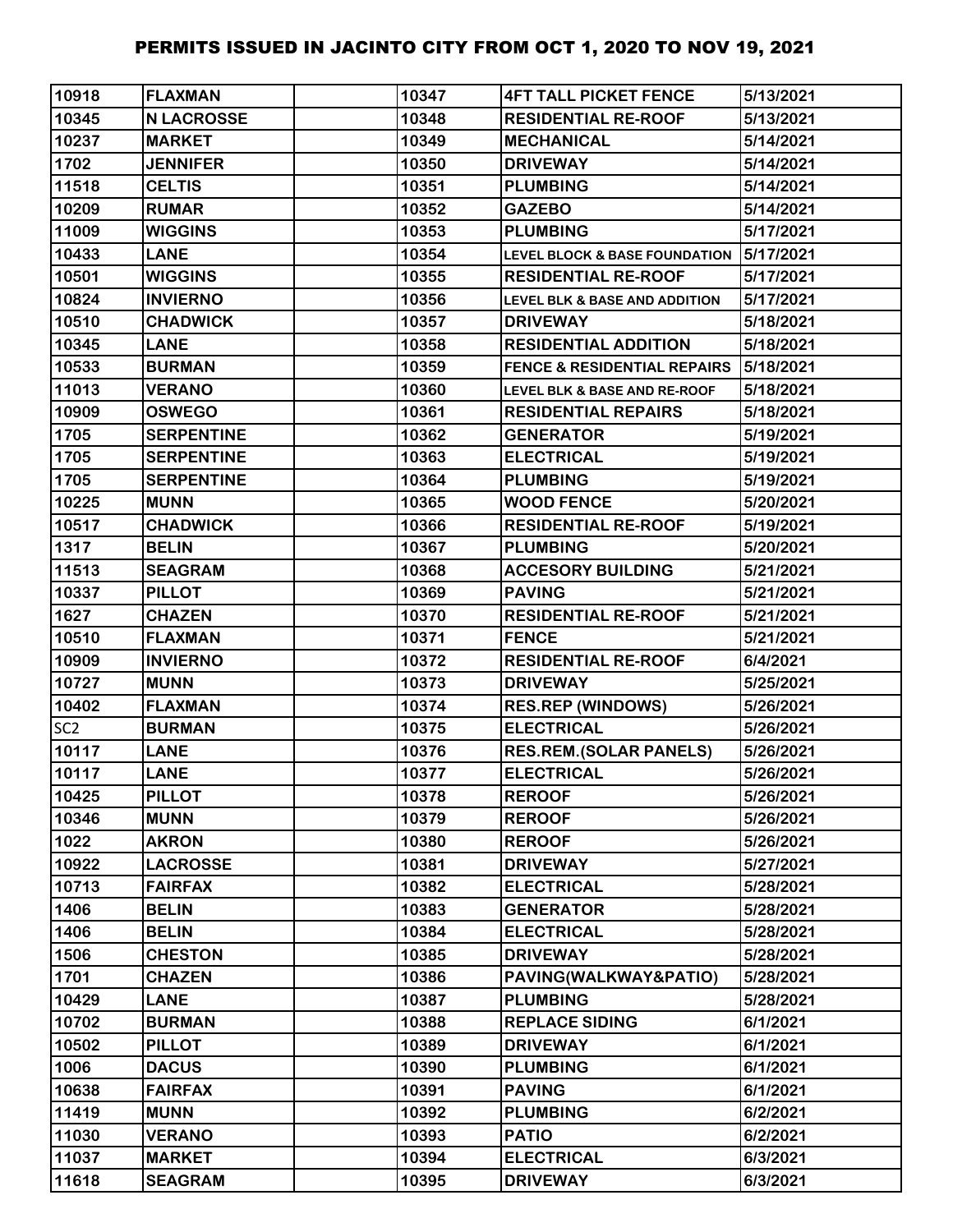| 11110 | <b>MUSCATINE</b>  |     | 10396 | <b>RESIDENTIAL REPAIRS</b>            | 6/3/2021  |
|-------|-------------------|-----|-------|---------------------------------------|-----------|
| 10533 | <b>WIGGINS</b>    |     | 10397 | <b>ELECTRICAL</b>                     | 6/4/2021  |
| 10533 | <b>WIGGINS</b>    |     | 10398 | SOLAR PANEL INSTALLATION 6/4/2021     |           |
| 10426 | <b>PALESTINE</b>  |     | 10399 | <b>GRADE/FILL DIRT</b>                | 6/4/2021  |
| 10213 | <b>BURMAN</b>     |     | 10400 | <b>ELECTRICAL</b>                     | 6/7/2021  |
| 11510 | <b>OXHAM</b>      |     | 10401 | <b>MECHANICAL</b>                     | 6/7/2021  |
| 1501  | <b>MERCURY</b>    |     | 10402 | <b>ELECTRICAL</b>                     | 6/7/2021  |
| 1006  | <b>DACUS</b>      |     | 10403 | <b>DEMOLITION-HOUSE</b>               | 6/8/2021  |
| 931   | <b>MERCURY</b>    | B   | 10404 | <b>ELECTRICAL</b>                     | 6/9/2021  |
| 931   | <b>MERCURY</b>    | А   | 10405 | ELECTRICAL #4124                      | 6/9/2021  |
| 10434 | <b>BURMAN</b>     |     | 10406 | <b>MECHANICAL</b>                     | 6/9/2021  |
| 10237 | <b>MARKET</b>     |     | 10407 | <b>PLUMBING 4" FIRE LINE</b>          | 6/9/2021  |
| 10309 | <b>PILLOT</b>     |     | 10408 | <b>PLUMBING</b>                       | 6/9/2021  |
| 10121 | <b>CHADWICK</b>   |     | 10409 | <b>ELECTRICAL</b>                     | 6/9/2021  |
| 10245 | <b>MUNN</b>       |     | 10410 | <b>DRIVEWAY</b>                       | 6/9/2021  |
| 1729  | <b>JENNIFER</b>   |     | 10411 | <b>REROOF AND REPAIR FENCE</b>        | 6/10/2021 |
| 10804 | <b>MUNN</b>       |     | 10412 | <b>ELECTRICAL</b>                     | 6/10/2021 |
| 1704  | <b>HOLLAND#1</b>  |     | 10413 | <b>GAS TEST</b>                       | 6/10/2021 |
| 10402 | <b>SLACROSSE</b>  |     | 10414 | <b>REROOF</b>                         | 6/10/2021 |
| 10329 | <b>NORVIC</b>     |     | 10415 | <b>PLUMBING</b>                       | 6/10/2021 |
| 10117 | <b>LANE</b>       |     | 10416 | <b>DRIVEWAY</b>                       | 6/10/2021 |
| 10334 | <b>N LACROSSE</b> |     | 10417 | <b>RESIDENTIAL REPAIRS</b>            | 6/10/2021 |
| 11211 | <b>MUNN</b>       |     | 10418 | PAVING CRUSHED ASPHALT                | 6/11/2021 |
| 10222 | <b>WIGGINS</b>    |     | 10419 | <b>RESIDENTIAL RE-ROOF</b>            | 6/14/2021 |
| 1522  | <b>CHESTON</b>    |     | 10420 | <b>RESIDENTIAL RE-ROOF</b>            | 6/14/2021 |
| 1501  | <b>SERPENTINE</b> |     | 10421 | <b>RESIDENTIAL RE-ROOF</b>            | 6/15/2021 |
| 10301 | <b>FAIRFAX</b>    |     | 10422 | <b>RESIDENTIAL RE-ROOF</b>            | 6/15/2021 |
| 1406  | <b>BELIN</b>      |     | 10423 | <b>PLUMBING</b>                       | 6/16/2021 |
| 10511 | <b>LACROSSE</b>   | 239 | 10424 | <b>ELECTRICAL</b>                     | 6/16/2021 |
| 10511 | <b>LACROSSE</b>   | 240 | 10425 | <b>ELECTRICAL</b>                     | 6/16/2021 |
| 10511 | <b>LACROSSE</b>   | 228 | 10426 | <b>ELECTRICAL</b>                     | 6/16/2021 |
| 10511 | <b>LACROSSE</b>   |     | 10427 | <b>ELECTRICAL</b>                     | 6/16/2021 |
| 11121 | <b>MARKET D</b>   |     | 10428 | <b>COMMERCIAL RE-ROOF</b>             | 6/16/2021 |
| 10337 | <b>BURMAN</b>     |     | 10429 | <b>FENCE</b>                          | 6/16/2021 |
| 10201 | <b>PALESTINE</b>  |     | 10430 | <b>ELECTRICAL</b>                     | 6/17/2021 |
| 10611 | <b>PALESTINE</b>  |     | 10431 | PARTIAL DEMOLITION BACK BLD 6/17/2021 |           |
| 10326 | <b>PALESTINE</b>  | В   | 10432 | <b>ELECTRICAL</b>                     | 6/17/2021 |
| 10209 | <b>RUMAR</b>      |     | 10433 | <b>WOOD SHED</b>                      | 6/18/2021 |
| 10102 | <b>NORVIC</b>     |     | 10434 | <b>RES.RE-ROOF</b>                    | 6/21/2021 |
| 10206 | <b>FLAXMAN</b>    |     | 10435 | <b>WOOD FENCE</b>                     | 6/21/2021 |
| 1611  | <b>JENNIFER</b>   |     | 10436 | <b>FENCE</b>                          | 6/21/2021 |
| 1418  | <b>JENNIFER</b>   |     | 10437 | <b>PLB</b>                            | 6/23/2021 |
| 10309 | <b>PILLOT</b>     |     | 10438 | <b>ELEC</b>                           | 6/23/2021 |
| 10610 | <b>BURMAN</b>     |     | 10439 | <b>PLB</b>                            | 6/24/2021 |
| 10613 | <b>FAIRFAX</b>    |     | 10440 | <b>LEVEL-BLK &amp; BASE</b>           | 6/25/2021 |
| 1418  | <b>HORATIO</b>    |     | 10441 | DRIVEWAY & METAL CARPORT 6/25/2021    |           |
| 10606 | <b>PILLOT</b>     |     | 10443 | <b>PAVING</b>                         | 6/25/2021 |
| 10630 | <b>FLAXMAN</b>    |     | 10444 | <b>PLB</b>                            | 6/25/2021 |
| 1113  | <b>SIESTA</b>     |     | 10445 | <b>PLB</b>                            | 6/25/2021 |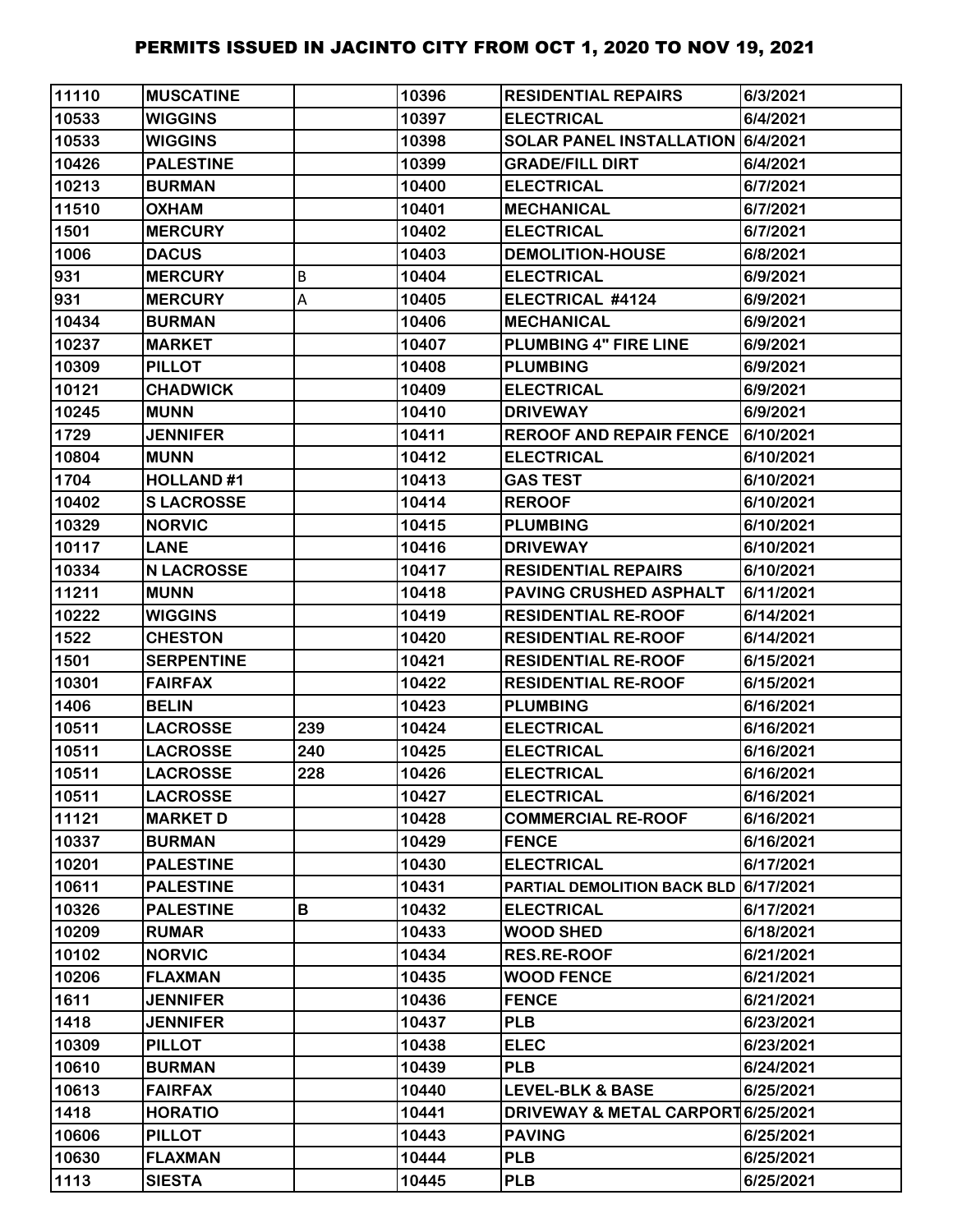| 10438 | <b>MUSCATINE</b>    |   | 10446 | <b>PAVING</b>                                 | 6/25/2021 |
|-------|---------------------|---|-------|-----------------------------------------------|-----------|
| 10145 | <b>MUNN</b>         |   | 10447 | <b>WOOD FENCE</b>                             | 6/25/2021 |
| 10217 | <b>PILLOT</b>       |   | 10448 | <b>WOOD FENCE</b>                             | 6/25/2021 |
| 10430 | <b>MUSCATINE</b>    |   | 10449 | <b>MECHANICAL</b>                             | 6/25/2021 |
| 10617 | <b>FLAXMAN</b>      |   | 10450 | <b>RESIDENTIAL RE-ROOF</b>                    | 6/28/2021 |
| 9990  | <b>EAST FWY</b>     |   | 10451 | STORM DAMAGE DEMOLITION 6/29/2021             |           |
| 11030 | <b>VERANO</b>       |   | 10452 | <b>CARPORT</b>                                | 6/29/2021 |
| 10910 | <b>MUNN</b>         |   | 10453 | <b>ELECTRICAL</b>                             | 6/30/2021 |
| 10618 | <b>PILLOT</b>       |   | 10454 | <b>PAVING</b>                                 | 7/1/2021  |
| 10506 | <b>WIGGINS</b>      |   | 10455 | PORCH AND RES. RE-ROOF                        | 7/1/2021  |
| 10134 | <b>PILLOT</b>       |   | 10456 | <b>FENCE</b>                                  | 7/1/2021  |
| 1722  | <b>CHAZEN</b>       |   | 10457 | <b>REPAIR PORCH &amp; SHED</b>                | 7/1/2021  |
| 10309 | <b>PILLOT</b>       |   | 10458 | <b>DEMOLITION OF GARAGE</b>                   | 7/1/2021  |
| 10138 | <b>MUSCATINE</b>    |   | 10459 | <b>ELECTRICAL</b>                             | 7/2/2021  |
| 10911 | <b>MUNN</b>         |   | 10460 | <b>CARPORT</b>                                | 7/2/2021  |
| 10417 | <b>N OSWEGO</b>     |   | 10461 | <b>FENCE</b>                                  | 7/2/2021  |
| 10625 | <b>NORVIC</b>       |   | 10462 | <b>RESIDENTIAL REPAIRS</b>                    | 7/6/2021  |
| 10625 | <b>NORVIC</b>       |   | 10463 | <b>PLUMBING</b>                               | 7/6/2021  |
| 10314 | <b>FLAXMAN</b>      |   | 10464 | <b>RESIDENTIAL RE-ROOF</b>                    | 7/6/2021  |
| 9990  | <b>EAST FREEWAY</b> | C | 10465 | <b>ELECTRICAL</b>                             | 7/7/2021  |
| 9701  | <b>MARKET</b>       |   | 10466 | <b>ELECTRICAL</b>                             | 7/7/2021  |
| 10521 | <b>WIGGINS</b>      |   | 10467 | <b>REPLACE SIDING AND WINDOV 7/7/2021</b>     |           |
| 10129 | <b>FAIRFAX</b>      |   | 10468 | <b>RESIDENTIAL RE-ROOF</b>                    | 7/7/2021  |
| 10414 | <b>FLAXMAN</b>      |   | 10469 | <b>RESIDENTIAL RE-ROOF</b>                    | 7/7/2021  |
| 10414 | <b>SLACROSSE</b>    |   | 10470 | <b>RESIDENTIAL ADDITION &amp; POR7/7/2021</b> |           |
| 10733 | <b>BURMAN</b>       |   | 10471 | <b>PAVING</b>                                 | 7/8/2021  |
| 9990  | <b>EAST FWY</b>     | B | 10472 | <b>PLUMBING</b>                               | 7/8/2021  |
| 1317  | <b>SERPENTINE</b>   |   | 10473 | <b>RESIDENTIAL RE-ROOF</b>                    | 7/9/2021  |
| 10430 | <b>MUSCATINE</b>    |   | 10474 | <b>ELECTRICAL</b>                             | 7/9/2021  |
| 10430 | <b>PALESTINE</b>    |   | 10475 | <b>BRICK SIDING</b>                           | 7/9/2021  |
| 9990  | <b>EAST FWY</b>     |   | 10476 | <b>COMMERCIAL REMODEL</b>                     | 7/12/2021 |
| 10613 | <b>MUSCATINE</b>    |   | 10477 | <b>ELECTRICAL</b>                             | 7/12/2021 |
| 10309 | <b>PILLOT</b>       |   | 10478 | <b>FENCE</b>                                  | 7/12/2021 |
| 10941 | <b>VERANO</b>       |   | 10479 | <b>REROOF</b>                                 | 7/13/2021 |
| 11618 | <b>SEAGRAM</b>      |   | 10480 | <b>RESIDENTIAL REPAIRS</b>                    | 7/13/2021 |
| 918   | <b>MERCURY</b>      | 1 | 10481 | <b>COMMERCIAL REMODEL</b>                     | 7/13/2021 |
| 1702  | <b>BELIN</b>        |   | 10482 | <b>RESIDENTIAL ADDITION</b>                   | 7/13/2021 |
| 10129 | <b>CHADWICK</b>     |   | 10483 | <b>RESIDENTIAL RE-ROOF</b>                    | 7/14/2021 |
| 1705  | <b>SERPENTINE</b>   |   | 10484 | <b>PLUMBING</b>                               | 7/14/2021 |
| 10341 | <b>PALESTINE</b>    |   | 10485 | 2 WALL SIGNS & ONE POLE SI07/14/2021          |           |
| 10341 | <b>PALESTINE</b>    |   | 10486 | <b>ELECTRICAL FOR SIGNS</b>                   | 7/14/2021 |
| 11406 | <b>MUNN</b>         |   | 10487 | <b>PAVING (IN BACK)</b>                       | 7/15/2021 |
| 10421 | <b>LANE</b>         |   | 10488 | <b>PLUMBING</b>                               | 7/16/2021 |
| 918   | <b>MERCURY</b>      | 1 | 10489 | <b>ELECTRICAL</b>                             | 7/16/2021 |
| 1602  | <b>CASPERSON</b>    |   | 10490 | <b>RESIDENTIAL RE-ROOF</b>                    | 7/16/2021 |
| 10517 | <b>WIGGINS</b>      |   | 10491 | <b>RESIDENTIAL REPAIRS</b>                    | 7/16/2021 |
| 10517 | <b>WIGGINS</b>      |   | 10492 | <b>ELECTRICAL</b>                             | 7/16/2021 |
| 10345 | <b>LANE</b>         |   | 10493 | <b>ELECTRICAL</b>                             | 7/19/2021 |
| 10533 | <b>WIGGINS</b>      |   | 10494 | <b>2 DRIVEWAYS</b>                            | 7/20/2021 |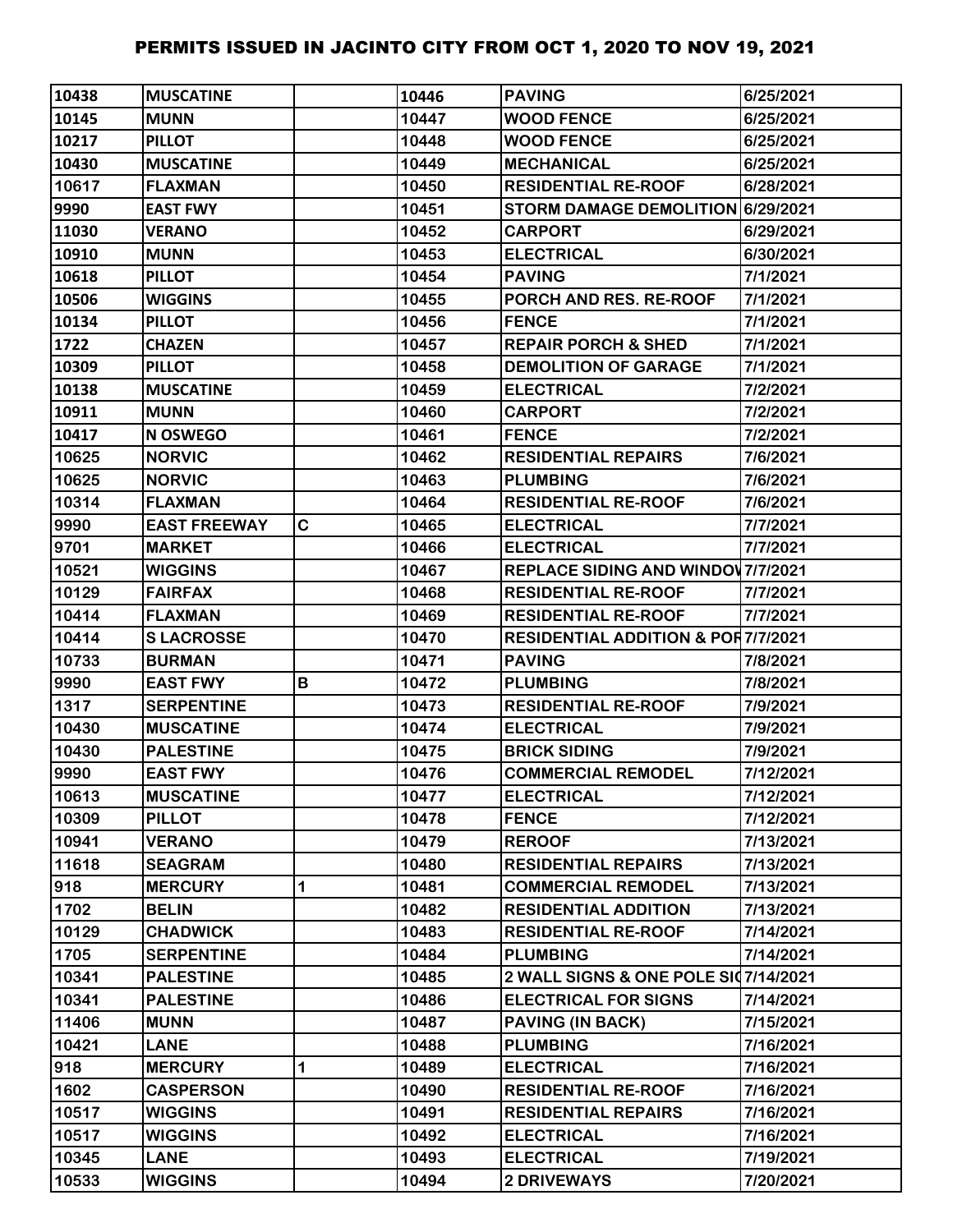| 1101  | <b>HOLLAND</b>    | B   | 10495 | <b>ELECTRICAL</b>                         | 7/20/2021 |
|-------|-------------------|-----|-------|-------------------------------------------|-----------|
| 10117 | <b>RUMAR</b>      |     | 10496 | <b>RESIDENTIAL RE-ROOF</b>                | 7/20/2021 |
| 10345 | <b>LAND</b>       |     | 10497 | <b>PLUMBING</b>                           | 7/20/2021 |
| 10114 | <b>CHADWICK</b>   |     | 10498 | <b>ELECTRICAL</b>                         | 7/21/2021 |
| 10241 | <b>FLAXMAN</b>    |     | 10499 | <b>FENCE</b>                              | 7/21/2021 |
| 10337 | <b>PILLOT</b>     |     | 10500 | <b>GARAGE ADDIITION</b>                   | 7/21/2021 |
| 11502 | <b>TILLIA</b>     |     | 10501 | <b>PLUMBING</b>                           | 7/21/2021 |
| 10521 | <b>WIGGINS</b>    |     | 10502 | <b>RESIDENTIAL RE-ROOF</b>                | 7/21/2021 |
| 1626  | <b>JENNIFER</b>   |     | 10503 | <b>RESIDENTIAL REPAIRS</b>                | 7/21/2021 |
| 11009 | <b>MUSCATINE</b>  |     | 10504 | <b>FENCE</b>                              | 7/22/2021 |
| 10309 | <b>PILLOT</b>     |     | 10505 | <b>CARPORT</b>                            | 7/23/2021 |
| 1613  | <b>MERCURY</b>    |     | 10506 | <b>NEW COMMERCIAL BUILDING 17/26/2021</b> |           |
| 1725  | <b>HOLLAND</b>    |     | 10507 | <b>GRADE/FILL DIRT</b>                    | 7/26/2021 |
| 11005 | <b>MUSCATINE</b>  |     | 10508 | <b>FENCE</b>                              | 7/26/2021 |
| 10417 | N OSWEGO          |     | 10509 | <b>6 FT WOODEN GATE</b>                   | 7/27/2021 |
| 11009 | <b>LACROSSE</b>   |     | 10510 | <b>RES. FOUNDATION REPAIR</b>             | 7/28/2021 |
| 11017 | <b>LACROSSE</b>   |     | 10511 | <b>RESIDENTIAL FOUNDATION RE7/28/2021</b> |           |
| 10506 | <b>PILLOT</b>     |     | 10512 | <b>METAL CARPORT</b>                      | 7/28/2021 |
| 10217 | <b>FLAXMAN</b>    |     | 10513 | <b>ACCESSORY BUILDING</b>                 | 7/29/2021 |
| 10518 | <b>WIGGINS</b>    |     | 10514 | <b>DRIVEWAY</b>                           | 7/29/2021 |
| 10414 | <b>SLACROSSE</b>  |     | 10515 | <b>ELECTRICAL</b>                         | 7/29/2021 |
| 1406  | <b>SERPENTINE</b> |     | 10516 | <b>RESIDENTIAL RE-ROOF</b>                | 7/30/2021 |
| 10406 | <b>MUNN</b>       |     | 10517 | <b>RESIDENTIAL RE-ROOF</b>                | 8/2/2021  |
| 10313 | <b>WIGGINS</b>    |     | 10518 | <b>PLUMBING</b>                           | 8/3/2021  |
| 1721  | <b>CHESTON</b>    |     | 10519 | <b>GATE</b>                               | 8/3/2021  |
| 1401  | <b>SERPENTINE</b> |     | 10520 | <b>FENCE</b>                              | 8/3/2021  |
| 1109  | <b>MERCURY</b>    |     | 10521 | <b>WOOD FENCE</b>                         | 8/3/2021  |
| 1106  | <b>DACUS</b>      |     | 10522 | <b>FENCE</b>                              | 8/3/2021  |
| 1407  | <b>HORATIO</b>    |     | 10523 | <b>RESIDENTIAL REPAIRS</b>                | 8/5/2021  |
| 11519 | <b>MARKET ST</b>  |     | 10524 | PLB- UNDERGROUND 6"FIRE LINE              | 8/4/2021  |
| 10827 | <b>FLAXMAN</b>    |     | 10525 | <b>MECHANICAL</b>                         | 8/6/2021  |
| 10934 | <b>LACROSSE</b>   |     | 10526 | <b>PLUMBING</b>                           | 8/6/2021  |
| 11109 | <b>VERANO</b>     |     | 10527 | <b>PLUMBING</b>                           | 8/9/2021  |
| 11505 | <b>OGLESBY</b>    |     | 10528 | <b>ELECTRICAL</b>                         | 8/10/2021 |
| 10705 | <b>MUSCATINE</b>  |     | 10529 | <b>CARPORT-METAL</b>                      | 8/10/2021 |
| 10825 | <b>MUSCATINE</b>  |     | 10530 | <b>REPLACE SIDING</b>                     | 8/10/2021 |
| 935   | <b>MERCURY</b>    |     | 10531 | <b>DOUBLE SIDED SIGN</b>                  | 8/10/2021 |
| 935   | <b>MERCURY</b>    |     | 10532 | <b>ELECTRICAL</b>                         | 8/10/2021 |
| 10249 | <b>BURMAN</b>     |     | 10533 | <b>PAVING</b>                             | 8/10/2021 |
| 10506 | <b>CHADWICK</b>   |     | 10534 | <b>DRIVEWAY</b>                           | 8/10/2021 |
| 10530 | <b>PALESTINE</b>  |     | 10535 | <b>RESIDENTIAL - REMODEL</b>              | 8/11/2021 |
| 11410 | <b>EAST FWY</b>   | 150 | 10536 | <b>WALL SIGN</b>                          | 8/11/2021 |
| 11410 | <b>EAST FWY</b>   | 150 | 10537 | <b>ELECTRICAL</b>                         | 8/11/2021 |
| 11030 | <b>VERANO</b>     |     | 10538 | <b>DRIVEWAY</b>                           | 8/11/2021 |
| 1622  | <b>CHESTON</b>    |     | 10539 | <b>PLUMBING</b>                           | 8/12/2021 |
| 11022 | <b>FLAXMAN</b>    |     | 10540 | <b>PLUMBING</b>                           | 8/12/2021 |
| 10634 | <b>WIGGINS</b>    |     | 10541 | <b>RESIDENTIAL RE-ROOF</b>                | 8/12/2021 |
| 10249 | <b>WIGGINS</b>    |     | 10542 | <b>RESIDENTIAL RE-ROOF</b>                | 8/12/2021 |
| 10425 | <b>FLAXMAN</b>    |     | 10543 | <b>RESIDENTIAL RE-ROOF</b>                | 8/13/2021 |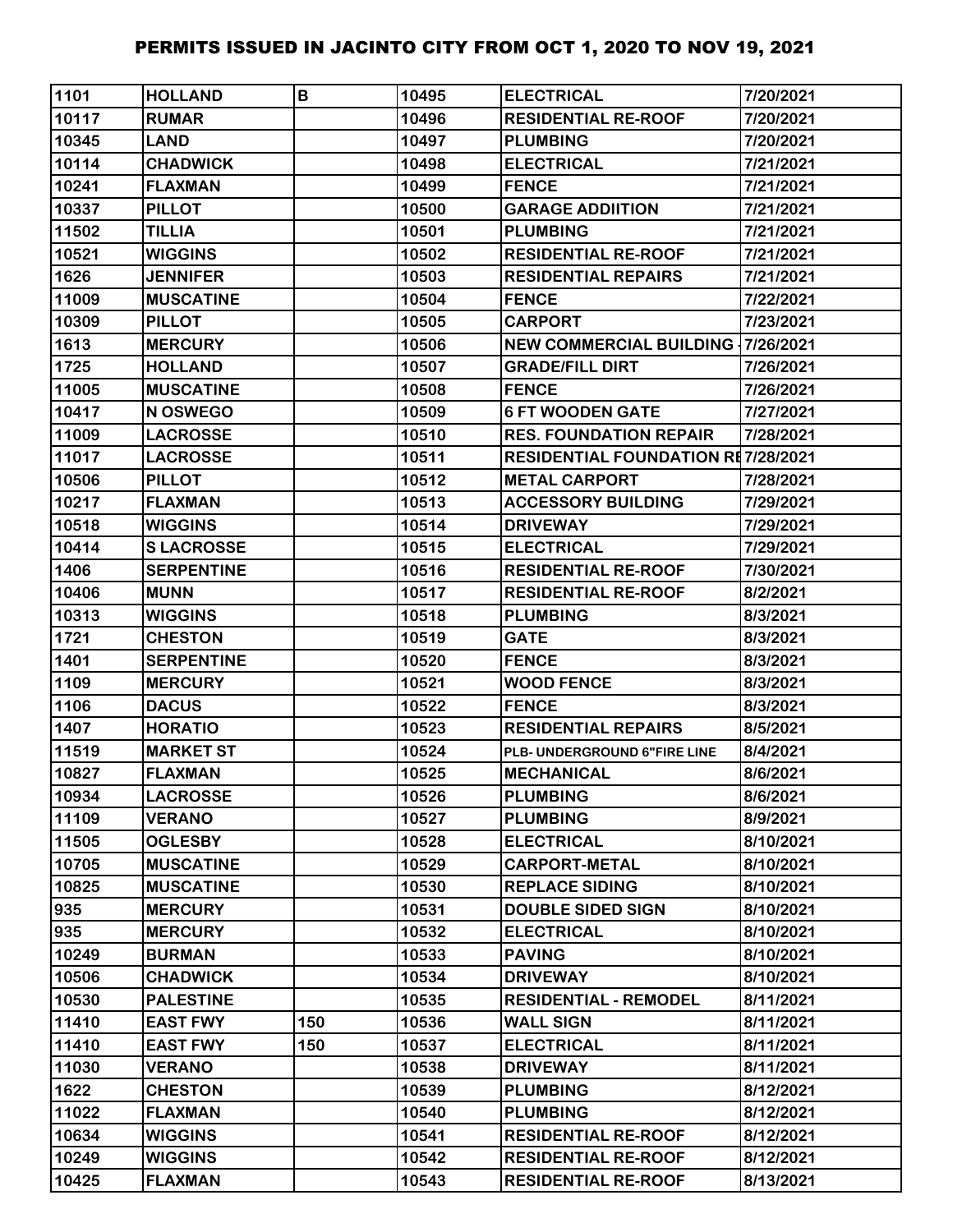| 10509 | <b>LANE</b>       |     | 10544     | <b>CARPORT</b>                      | 8/13/2021 |
|-------|-------------------|-----|-----------|-------------------------------------|-----------|
| 1306  | <b>SERPENTINE</b> |     | 10545     | <b>RESIDENTIAL RE-ROOF</b>          | 8/16/2021 |
| 10821 | <b>LANE</b>       |     | 10546     | PAVING(ASPHALT OVERLAY-P 8/16/2021  |           |
| 10345 | N OSWEGO          |     | 10547     | <b>ELECTRICAL</b>                   | 8/16/2021 |
| 1106  | <b>DACUS</b>      |     | 10548     | <b>DEMOLITION OF GARAGE</b>         | 8/16/2021 |
| 1722  | <b>CASPERSON</b>  |     | 10549     | <b>REROOF</b>                       | 8/16/2021 |
| 1529  | <b>JENNIFER</b>   |     | 10550     | <b>MECHANICAL</b>                   | 8/17/2021 |
| 11514 | <b>CELTIS</b>     |     | 10551     | <b>DRIVEWAY</b>                     | 8/17/2021 |
| 10629 | <b>BURMAN</b>     |     | 10552     | <b>DRIVEWAY</b>                     | 8/17/2021 |
| 11102 | <b>EAST FWY</b>   | В   | 10552     | <b>ELECTRICAL</b>                   | 2/11/2021 |
| 10101 | <b>PILLOT</b>     |     | 10553     | <b>RESIDENTIAL REPAIRS</b>          | 8/18/2021 |
| 1525  | <b>CHESTON</b>    |     | 10554     | <b>RESIDENTIAL RE-ROOF</b>          | 8/18/2021 |
| 1613  | <b>MERCURY</b>    |     | 10555     | <b>PLUMBING</b>                     | 8/18/2021 |
| 1413  | <b>CHESTON</b>    |     | 10556     | <b>FENCE</b>                        | 8/19/2021 |
| 10731 | <b>MUNN</b>       |     | 10557     | <b>FENCE</b>                        | 8/20/2021 |
| 10727 | <b>MUNN</b>       |     | 10558     | <b>FENCE</b>                        | 8/20/2021 |
| 10901 | <b>MARKET</b>     |     | 10559     | <b>PAVING</b>                       | 8/20/2021 |
| 10705 | <b>BURMAN</b>     |     | 10560     | <b>MECHANICAL</b>                   | 8/20/2021 |
| 10533 | <b>WIGGINS</b>    |     | 10561     | <b>FENCE</b>                        | 8/20/2021 |
| 1407  | <b>HORATIO</b>    |     | 10562     | <b>PAVING</b>                       | 8/23/2021 |
| 1430  | <b>HORATIO</b>    |     | 10563     | <b>CARPORT AND PAVING</b>           | 8/23/2021 |
| 11017 | <b>LACROSSE</b>   |     | 10564     | <b>RESIDENTIAL REPAIRS</b>          | 8/24/2021 |
| 1529  | <b>JENNIFER</b>   |     | 10565     | <b>PLUMBING</b>                     | 8/25/2021 |
| 918   | <b>MERCURY</b>    |     | 110566    | <b>PLUMBING</b>                     | 8/26/2021 |
| 10610 | <b>LACROSSE</b>   |     | 10567     | <b>DRIVEWAY</b>                     | 8/26/2021 |
| 10906 | <b>FLAXMAN</b>    |     | 10568     | <b>BACK PORCH</b>                   | 8/26/2021 |
| 10342 | <b>NORVIC</b>     |     | 10569     | <b>PAVING-SLAB ONLY</b>             | 8/27/2021 |
| 10602 | <b>PILLOT</b>     |     | 10570     | <b>RES. REP (REPLACE POST</b>       | 8/27/2021 |
| 10138 | <b>CHADWICK</b>   |     | 10571     | <b>REROOF-SHINGLES ONLY</b>         | 8/30/2021 |
| 10145 | <b>WIGGINS</b>    |     | 10572     | <b>FENCE-WOOD</b>                   | 8/30/2021 |
| 10821 | <b>MUSCATINE</b>  |     | 10573     | <b>RESIDENTIAL REPAIRS</b>          | 8/31/2021 |
| 10114 | <b>PALESTINE</b>  |     | 10574     | <b>DEMOLITION OF EXISTING</b>       | 8/31/2021 |
| 10324 | <b>PALESTINE</b>  |     | 10575     | <b>PLUMBING</b>                     | 8/31/2021 |
| 11410 | <b>EAST FWY</b>   |     | 150 10576 | <b>ELECTRICAL</b>                   | 9/1/2021  |
| 1715  | <b>HOLLAND</b>    |     | 10577     | <b>ELECTRICAL</b>                   | 9/1/2021  |
| 11505 | <b>OGLESBY</b>    |     | 10578     | <b>PLUMBING</b>                     | 9/2/2021  |
| 10501 | <b>MUSCATINE</b>  |     | 10579     | <b>DEMOLITION OF INTERIOR</b>       | 9/3/2021  |
| 1704  | <b>HOLLAND</b>    |     | 10580     | <b>RESIDENTIAL RE-ROOF</b>          | 9/3/2021  |
| 1414  | <b>HORATIO</b>    |     | 10581     | <b>PLUMBING</b>                     | 9/7/2021  |
| 10145 | <b>CHADWICK</b>   |     | 10582     | <b>RESIDENTIAL RE-ROOF</b>          | 9/7/2021  |
| 10114 | <b>PALESTINE</b>  |     | 10583     | PLUMBING DISCONNECT                 | 9/7/2021  |
| 10402 | <b>SOSWEGO</b>    |     | 10584     | <b>DRIVEWAY</b>                     | 9/7/2021  |
| 10342 | <b>NORVIC</b>     |     | 10585     | <b>PLUMBING</b>                     | 9/7/2021  |
| 10214 | <b>PALESTINE</b>  |     | 10586     | DEMOLITION OF PORCH & SHE9/8/2021   |           |
| 1101  | <b>SIESTA</b>     |     | 10587     | <b>DEMOLITION-GARAGE</b>            | 9/8/2021  |
| 1026  | <b>AKRON</b>      |     | 10588     | RESIDENTIAL RE-ROOF (GARA 9/8/2021  |           |
| 10237 | <b>PILLOT</b>     |     | 10589     | NEW RESIDENTIAL - BUILDING 9/9/2021 |           |
| 11410 | EAST FWY 150      | 150 | 10590     | <b>COMMERCIAL REMODEL</b>           | 9/9/2021  |
| 11202 | <b>OSWEGO</b>     |     | 10591     | <b>FOUNDATION REPAIR</b>            | 9/9/2021  |
|       |                   |     |           |                                     |           |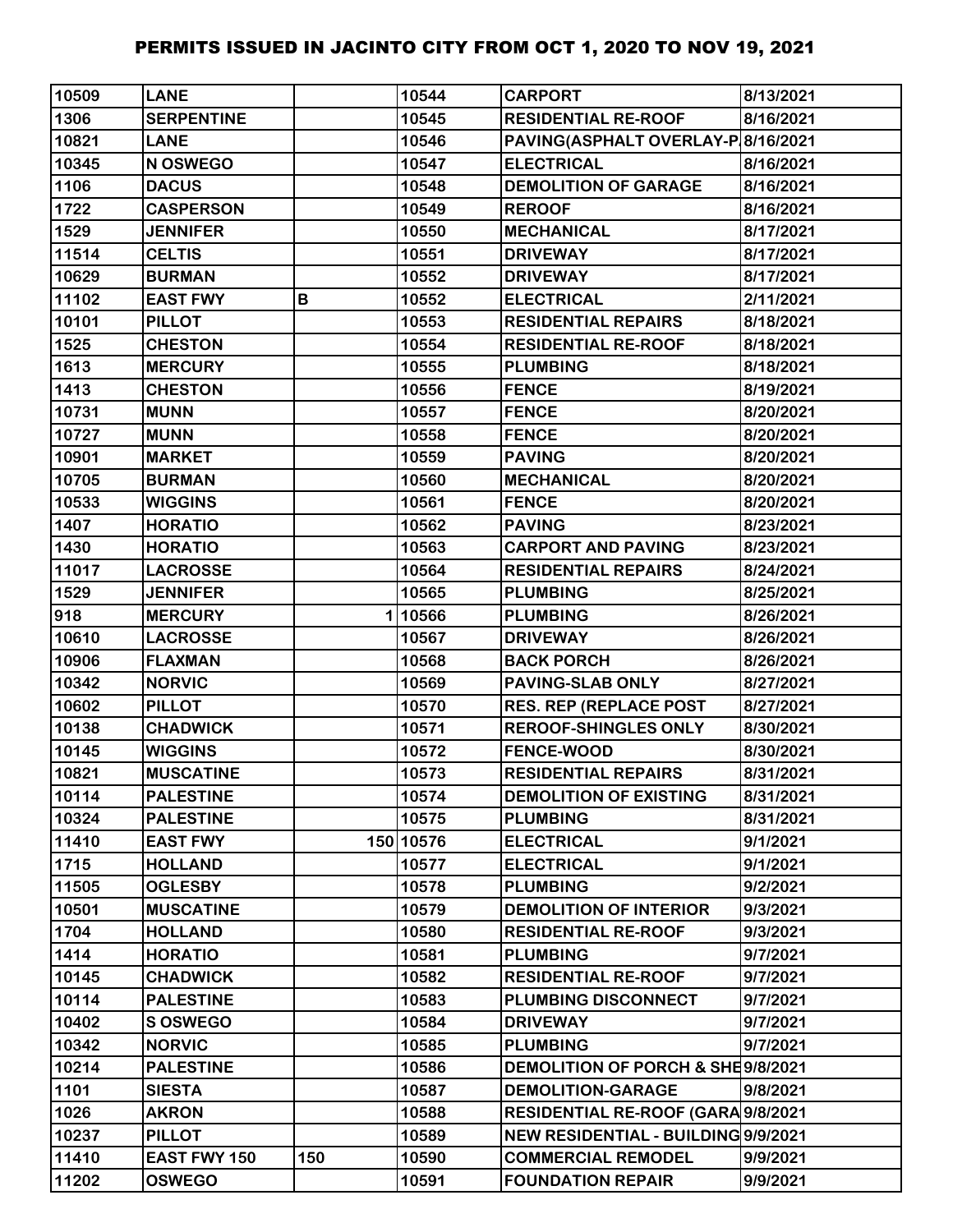| 10346 | <b>CHADWICK</b>   |     | 10592 | <b>FENCE-IRON- 6FT TALL</b>            | 9/9/2021  |
|-------|-------------------|-----|-------|----------------------------------------|-----------|
| 10705 | <b>FLAXMAN</b>    |     | 10593 | <b>ELECTRICAL</b>                      | 9/9/2021  |
| 9701  | <b>MARKET</b>     |     | 10594 | <b>COMMERCIAL REMODEL</b>              | 9/9/2021  |
| 10401 | <b>PALESTINE</b>  |     | 10595 | <b>ELECTRICAL</b>                      | 9/9/2021  |
| 10118 | <b>WIGGINS</b>    |     | 10596 | <b>REROOF</b>                          | 9/8/2021  |
| 1305  | <b>KILROY</b>     |     | 10597 | <b>ELECTRICAL</b>                      | 9/9/2021  |
| 10345 | <b>N LACROSSE</b> |     | 10598 | <b>FRONT PORCH</b>                     | 9/9/2021  |
| 10634 | <b>MUNN</b>       |     | 10599 | SOLAR PANEL INSTALLATION 9/10/2021     |           |
| 10634 | <b>MUNN</b>       |     | 10600 | <b>ELECTRICAL</b>                      | 9/10/2021 |
| 10242 | <b>PALESTINE</b>  |     | 10601 | <b>RESIDENTIAL REPAIRS-PAINT &amp;</b> | 9/10/2021 |
| 10414 | <b>CHADWICK</b>   |     | 10602 | <b>RESIDENTIAL-REMODEL( ADDITI</b>     | 9/10/2021 |
| 10205 | <b>LANE</b>       |     | 10603 | <b>RESIDENTIAL REPAIR</b>              | 9/13/2021 |
| 10509 | <b>BURMAN</b>     |     | 10604 | <b>CARPORT</b>                         | 9/14/2021 |
| 10602 | <b>LANE</b>       |     | 10605 | PORCH & REPAIR BALCONY                 | 9/16/2021 |
| 11420 | <b>LANE</b>       |     | 10606 | <b>RE-ROOF</b>                         | 9/16/2021 |
| 10313 | <b>WIGGINS</b>    |     | 10607 | <b>RES.REPAIRS</b>                     | 9/16/2021 |
| 11613 | <b>FLAXMAN</b>    |     | 10608 | <b>DRIVEWAY</b>                        | 9/16/2021 |
| 10337 | <b>BURMAN</b>     |     | 10609 | <b>FENCE</b>                           | 9/17/2021 |
| 11601 | <b>CELTIS</b>     |     | 10610 | <b>ELECTRICAL</b>                      | 9/17/2021 |
| 11605 | <b>CELTIS</b>     |     | 10611 | <b>ELECTRICAL</b>                      | 9/17/2021 |
| 1301  | <b>JENNIFER</b>   |     | 10612 | <b>ELECTRICAL</b>                      | 9/17/2021 |
| 10129 | <b>FAIRFAX</b>    |     | 10613 | <b>FENCE</b>                           | 9/17/2021 |
| 1101  | <b>HOLLAND</b>    |     | 10614 | <b>SIDING</b>                          | 9/20/2021 |
| 9701  | <b>MARKET</b>     |     | 10615 | <b>FENCE REPAIR</b>                    | 9/20/2021 |
| 10933 | <b>MUSCATINE</b>  |     | 10616 | <b>PLUMBING</b>                        | 9/20/2021 |
| 10522 | <b>NORVIC</b>     |     | 10617 | <b>PLUMBING</b>                        | 9/20/2021 |
| 10237 | <b>PILLOT</b>     |     | 10618 | <b>PLUMBING</b>                        | 9/21/2021 |
| 10149 | <b>FAIFAX</b>     |     | 10619 | <b>RE-ROOF</b>                         | 9/21/2021 |
| 10505 | <b>NORVIC</b>     |     | 10620 | <b>LEVEL</b>                           | 9/21/2021 |
| 10213 | <b>BURMAN</b>     |     | 10621 | <b>PLUMBING</b>                        | 9/22/2021 |
| 10414 | <b>BURMAN</b>     |     | 10622 | PORCH & RES.REPAIRS                    | 9/22/2021 |
| 1306  | <b>MERCURY</b>    |     | 10623 | <b>RE-ROOF</b>                         | 9/23/2021 |
| 11430 | <b>EAST FWY</b>   | 350 | 10624 | <b>RIGHT OF WAY</b>                    | 9/23/2021 |
| 11450 | <b>EAST FWY</b>   |     | 10625 | <b>RIGHT OF WAY</b>                    | 9/23/2021 |
| 10125 | <b>FAIRFAX</b>    |     | 10626 | <b>FENCE</b>                           | 9/24/2021 |
| 11410 | <b>EAST FWY</b>   | 150 | 10627 | <b>PLUMBING</b>                        | 9/24/2021 |
| 10317 | <b>BURMAN</b>     |     | 10628 | <b>FENCE</b>                           | 9/24/2021 |
| 10602 | <b>CHADWICK</b>   |     | 10629 | <b>RES. REPAIRS</b>                    | 9/24/2021 |
| 10701 | <b>MUSCATINE</b>  |     | 10630 | <b>PAVING</b>                          | 9/24/2021 |
| 1401  | <b>JENNIFER</b>   |     | 10631 | <b>DRIVEWAY</b>                        | 9/24/2021 |
| 10802 | <b>LACROSSE</b>   |     | 10632 | CARPORT                                | 9/24/2021 |
| 1306  | <b>MERCURY</b>    |     | 10633 | COMMERCIAL REPAIRS-SIDINQ9/24/2021     |           |
| 9990  | <b>EAST FWY</b>   | E   | 10634 | <b>SIGN</b>                            | 9/27/2021 |
| 9990  | <b>EAST FWY</b>   | E   | 10635 | <b>ELECTRICAL</b>                      | 9/27/2021 |
| 10602 | <b>EAST FWY</b>   |     | 10636 | <b>FENCE</b>                           | 9/27/2021 |
| 1306  | <b>MERCURY</b>    |     | 10637 | <b>COMMERCIAL DOORS AND WINDOW</b>     | 9/28/2021 |
| 1625  | <b>JENNIFER</b>   |     | 10638 | WOOD FENCE-LEFT SIDE OF HOM            | 9/28/2021 |
| 11601 | <b>MARKET ST</b>  |     | 10639 | DEMOLITION OF CELL PHONE TO            | 9/29/2021 |
| 10117 | <b>CHADWICK</b>   |     | 10640 | <b>LEVEL-BLK &amp; BASE</b>            | 9/29/2021 |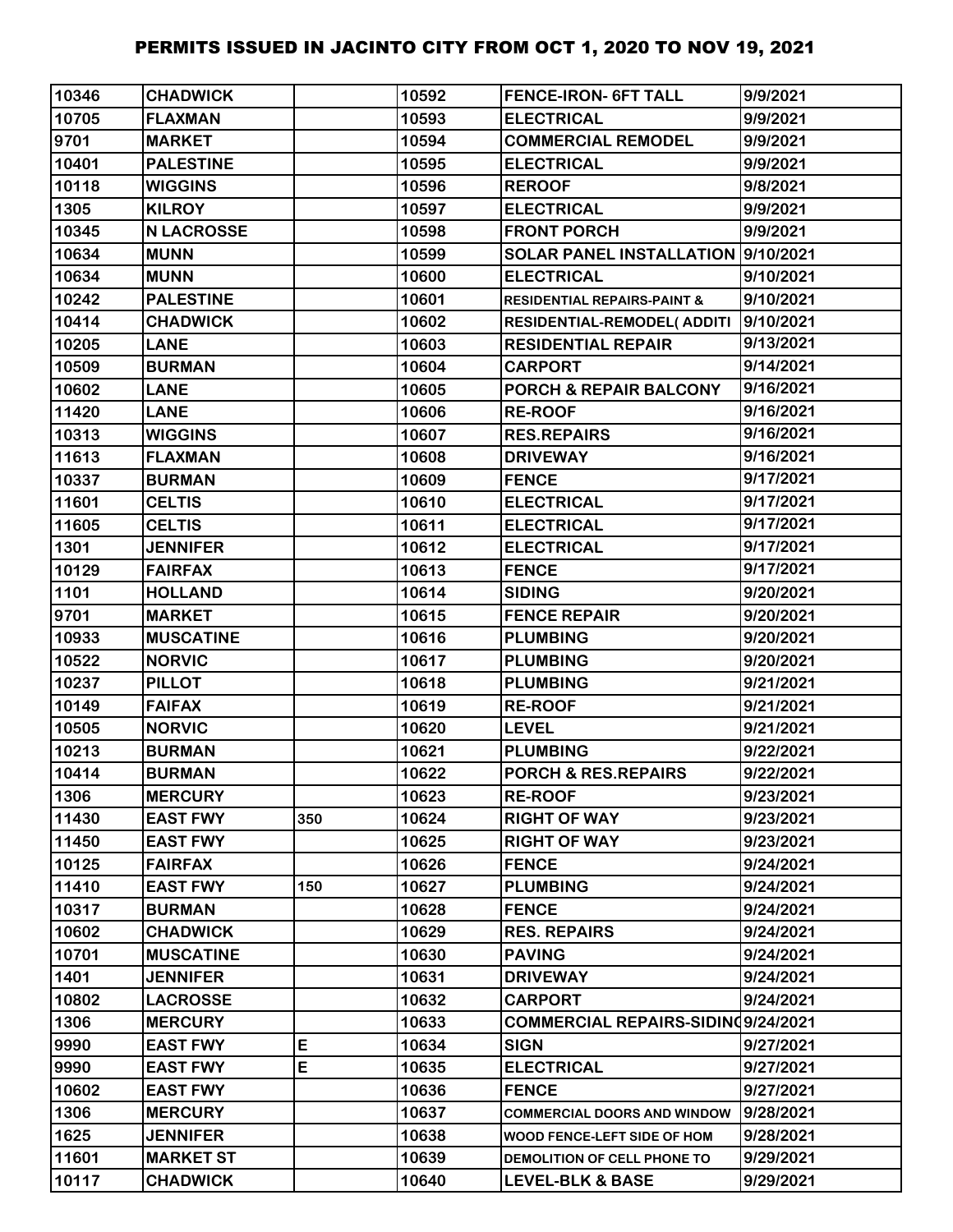| 10725 | <b>NORVIC</b>     |     | 10641 | <b>LEVEL-BLK &amp; BASE</b>               | 9/30/2021  |
|-------|-------------------|-----|-------|-------------------------------------------|------------|
| 11015 | <b>MARKET</b>     | B   | 10642 | <b>COMMERCIAL (DOORS)</b>                 | 10/4/2021  |
| 1705  | <b>SERPENTINE</b> |     | 10643 | <b>PLUMBING</b>                           | 10/4/2021  |
| 10138 | <b>NORVIC</b>     |     | 10644 | <b>RESIDENTIAL REPAIRS</b>                | 10/4/2021  |
| 10530 | <b>MUNN</b>       |     | 10645 | <b>RESIDENTIAL RE-ROOF</b>                | 10/4/2021  |
| 10333 | <b>PILLOT</b>     |     | 10646 | PAVING-F.PORCH CEMENT REP.                | 10/4/2021  |
| 10410 | <b>PALESTINE</b>  |     | 10647 | <b>RAISE ROOF PITCH &amp; RES.REPAIRS</b> | 10/4/2021  |
| 10321 | <b>CHADWICK</b>   |     | 10648 | <b>RE-ROOF</b>                            | 10/5/2021  |
| 10522 | <b>NORVIC</b>     |     | 10649 | <b>RES.REP (Boiler Closet)</b>            | 10/5/2021  |
| 10410 | <b>PALESTINE</b>  |     | 10650 | <b>ELECTRICAL</b>                         | 10/5/2021  |
| 10213 | <b>BURMAN</b>     |     | 10651 | <b>PLUMBING</b>                           | 10/6/2021  |
| 9990  | <b>EAST FWY</b>   | B   | 10652 | <b>COMMERCIAL REMODEL</b>                 | 10/6/2021  |
| 10422 | <b>S OSWEGO</b>   |     | 10653 | <b>RESIDENTIAL REPAIRS</b>                | 10/6/2021  |
| 10610 | <b>BURMAN</b>     |     | 10654 | <b>MECHANICAL</b>                         | 10/6/2021  |
| 10906 | <b>MUSCATINE</b>  |     | 10655 | <b>WOOD FENCE</b>                         | 10/7/2021  |
| 10342 | <b>NORVIC</b>     |     | 10656 | <b>RESIDENTIAL ADDITION</b>               | 10/7/2021  |
| 10609 | <b>LANE</b>       |     | 10657 | <b>RESIDENTIAL REPAIRS</b>                | 10/7/2021  |
| 9990  | <b>EAST FWY</b>   | B   | 10658 | <b>PLUMBING</b>                           | 10/7/2021  |
| 9990  | <b>EAST FWY</b>   | B   | 10659 | <b>ELECTRICAL</b>                         | 10/7/2021  |
| 9990  | <b>EAST FWY</b>   | B   | 10660 | <b>MECHANICAL</b>                         | 10/8/2021  |
| 10609 | <b>LANE</b>       |     | 10661 | <b>PLUMBING</b>                           | 10/8/2021  |
| 1737  | <b>CHESTON</b>    |     | 10662 | <b>PLUMBING</b>                           | 10/8/2021  |
| 10606 | <b>PILLOT</b>     |     | 10663 | <b>BACK PORCH</b>                         | 10/8/2021  |
| 1513  | <b>SHERYL</b>     |     | 10664 | <b>RESIDENTIAL REPIRS</b>                 | 10/8/2021  |
| 10150 | <b>PILLOT</b>     |     | 10665 | <b>RESIDENTIAL REPAIR</b>                 | 10/11/2021 |
| 10150 | <b>PILLOT</b>     |     | 10666 | <b>ELECTRICAL</b>                         | 10/11/2021 |
| 10138 | <b>FLAXMAN</b>    |     | 10667 | <b>SOLAR PANELS</b>                       | 10/11/2021 |
| 10138 | <b>FLAXMAN</b>    |     | 10668 | <b>ELECTRICAL</b>                         | 10/11/2021 |
| 10913 | <b>OSWEGO</b>     |     | 10669 | <b>RESIDENTIAL RE-ROOF</b>                | 10/11/2021 |
| 10314 | <b>EAST FWY</b>   | B   | 10670 | <b>ELECTRICAL</b>                         | 10/12/2021 |
| 10337 | <b>PILLOT</b>     |     | 10671 | <b>ELECTRICAL</b>                         | 10/13/2021 |
| 10921 | <b>WIGGINS</b>    |     | 10672 | <b>DEMOLITION</b>                         | 10/13/2021 |
| 10921 | <b>WIGGINS</b>    |     | 10673 | <b>NEW RESIDENTIAL HOME</b>               | 10/13/2021 |
| 10230 | <b>EAST FWY</b>   | 2/3 | 10674 | <b>R.O.W(INSTALL SM</b>                   | 10/14/2021 |
| 10502 | <b>PILLOT</b>     |     | 10675 | <b>REPLACE SIDING</b>                     | 10/14/2021 |
| 10909 | <b>MUSCATINE</b>  |     | 10676 | <b>RESIDENTIAL REPAIR</b>                 | 10/14/2021 |
| 10610 | <b>BURMAN</b>     |     | 10677 | <b>ELECTRICAL</b>                         | 10/14/2021 |
| 11410 | <b>EAST FWY</b>   | 150 | 10678 | <b>FIRE PROTECTION</b>                    | 10/15/2021 |
| 10529 | <b>LACROSSE</b>   |     | 10679 | <b>REROOF</b>                             | 10/15/2021 |
| 4202  | <b>FIDELITY</b>   |     | 10680 | <b>SIGN</b>                               | 10/15/2021 |
| 4202  | <b>FIDELITY</b>   |     | 10681 | <b>ELECTRICAL</b>                         | 10/15/2021 |
| 11117 | <b>MARKET</b>     |     | 10682 | <b>FENCE</b>                              | 10/15/2021 |
| 10134 | <b>PALESTINE</b>  |     | 10683 | <b>PLUMBING</b>                           | 10/18/2021 |
| 9990  | <b>EAST FWY</b>   | B   | 10684 | <b>PLUMBING</b>                           | 10/18/2021 |
| 10433 | <b>PALESTINE</b>  |     | 10685 | <b>RE-ROOF ONLY</b>                       | 10/19/2021 |
| 10433 | <b>PALESTINE</b>  |     | 10686 | <b>DRIVEWAY-HAS DIP-GUTTER</b>            | 10/19/2021 |
| 10525 | <b>BURMAN</b>     |     | 10687 | <b>PLUMBING</b>                           | 10/19/2021 |
| 10214 | <b>PALESTINE</b>  |     | 10688 | <b>LEVEL-SLAB</b>                         | 10/19/2021 |
| 10606 | <b>CHADWICK</b>   |     | 10689 | <b>ACCESSORY BUILDING</b>                 | 10/19/2021 |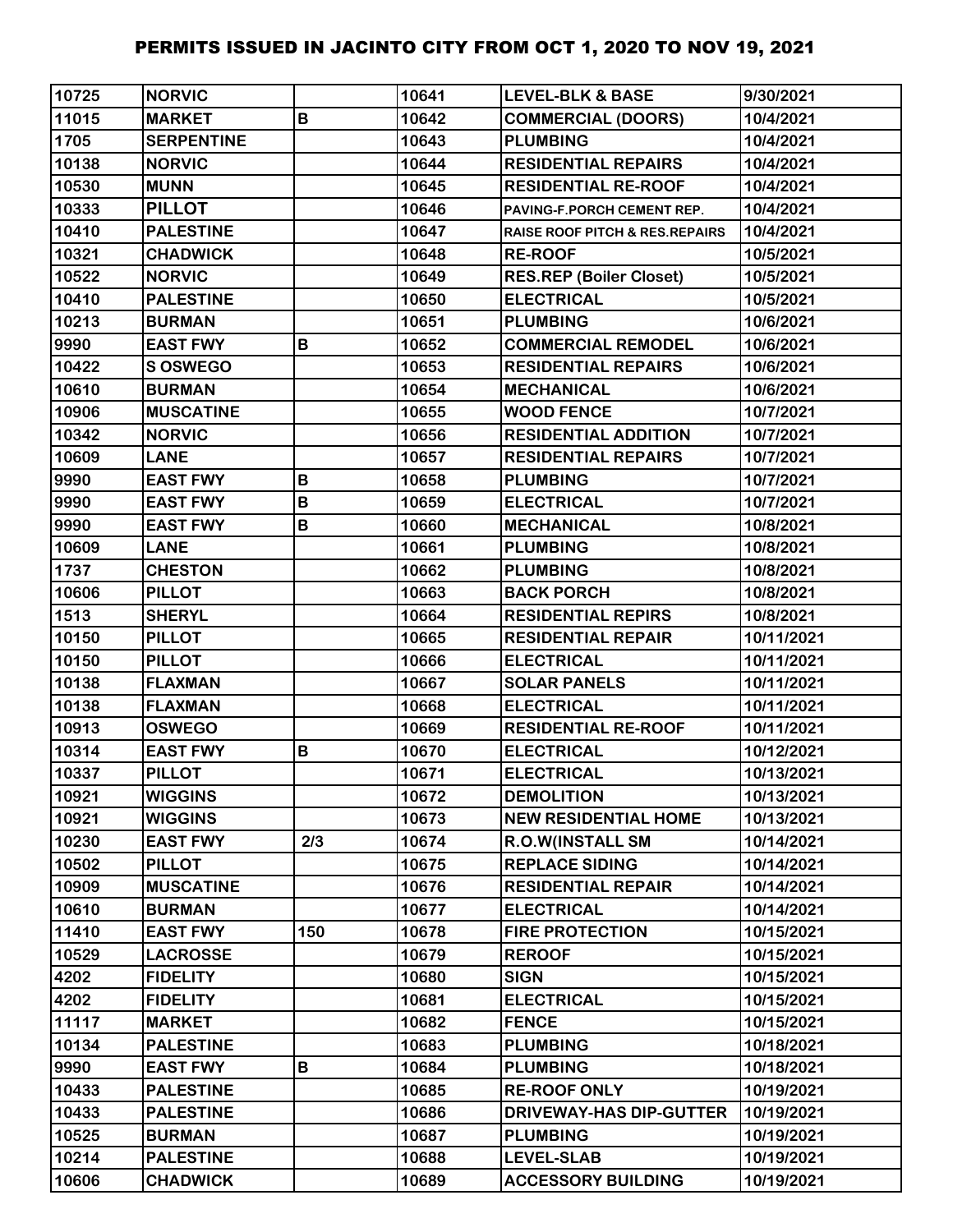| 1606  | <b>BELIN</b>      |   | 10690 | <b>PLUMBING</b>                            | 10/19/2021 |
|-------|-------------------|---|-------|--------------------------------------------|------------|
| 1638  | <b>BELIN</b>      |   | 10691 | <b>GRADE/FILL DIRT</b>                     | 10/19/2021 |
| 10149 | <b>FLAXMAN</b>    |   | 10692 | <b>REROOF</b>                              | 10/20/2021 |
| 10912 | <b>EAST FWY</b>   |   | 10693 | <b>WALL SIGN</b>                           | 10/20/2021 |
| 10912 | <b>EAST FWY</b>   |   | 10694 | DOUBLE SIDED SIGN ON POLE 10/20/2021       |            |
| 10149 | <b>FAIRFAX</b>    |   | 10695 | <b>PLUMBING</b>                            | 10/20/2021 |
| 1501  | <b>JENNIFER</b>   |   | 10696 | <b>RESIDENTIAL REPAIRS</b>                 | 10/21/2021 |
| 10114 | <b>PALESTINE</b>  |   | 10697 | NEW RESIDENTIAL - BUILDING 10/21/2021      |            |
| 1638  | <b>BELIN</b>      |   | 10698 | <b>WOOD FENCE</b>                          | 10/21/2021 |
| 10909 | <b>MUSCATINE</b>  |   | 10699 | BLOCK & BASE FOUNDATION 10/21/2021         |            |
| 10522 | <b>FLAXMAN</b>    |   | 10700 | <b>DRIVEWAY</b>                            | 10/21/2021 |
| 10226 | <b>MUNN</b>       |   | 10701 | <b>RESIDENTIAL RE-ROOF</b>                 | 10/22/2021 |
| 10125 | <b>RUMAR</b>      |   | 10702 | RESD REP-BTHRM FLRS/SHWR 10/22/2021        |            |
| 10521 | <b>NORVIC</b>     |   | 10703 | ACCESSORY BUILDING-SHED 10/25/2021         |            |
| 10117 | <b>PALESTINE</b>  |   | 10704 | RES.REPAIRS(SIDING, PAINT, F   10/25/2021  |            |
| 10518 | <b>WIGGINS</b>    |   | 10705 | <b>ACCESSORY BUILDING</b>                  | 10/25/2021 |
| 10725 | <b>NORVIC</b>     |   | 10706 | <b>PLUMBING</b>                            | 10/25/2021 |
| 10409 | <b>N LACROSSE</b> |   | 10707 | <b>RESIDENTIAL REPAIRS</b>                 | 10/26/2021 |
| 10530 | <b>NORVIC</b>     |   | 10708 | <b>REPLACE SIDING</b>                      | 10/26/2021 |
| 1405  | <b>HOLLAND</b>    |   | 10709 | <b>PLUMBING</b>                            | 10/27/2021 |
| 10608 | <b>OSWEGO</b>     |   | 10710 | <b>SOLAR PANELS</b>                        | 10/27/2021 |
| 10608 | <b>OSWEGO</b>     |   | 10711 | <b>ELECTRICAL</b>                          | 10/27/2021 |
| 10333 | <b>MUNN</b>       |   | 10712 | <b>RESIDENTIAL RE-ROOF</b>                 | 10/27/2021 |
| 10905 | <b>VERANO</b>     |   | 10713 | <b>PLUMBING</b>                            | 10/28/2021 |
| 10433 | <b>PALESTINE</b>  |   | 10714 | <b>ELECTRICAL</b>                          | 10/28/2021 |
| 10237 | <b>PILLOT</b>     |   | 10715 | <b>ELECTRICAL</b>                          | 10/28/2021 |
| 10209 | <b>FLAXMAN</b>    |   | 10716 | <b>RESIDENTIAL RE-ROOF</b>                 | 10/28/2021 |
| 1613  | <b>MERCURY</b>    |   | 10717 | <b>MECHANICAL</b>                          | 10/29/2021 |
| 10114 | <b>PALESTINE</b>  |   | 10718 | <b>PLUMBING</b>                            | 10/29/2021 |
| 11506 | <b>LANE</b>       |   | 10719 | <b>ELECTRICAL</b>                          | 10/29/2021 |
| 10901 | <b>LACROSSE</b>   |   | 10720 | <b>WOOD FENCE 6FT TALL</b>                 | 11/1/2021  |
| 10901 | <b>OSWEGO</b>     |   | 10721 | <b>NEW GARAGE FOUNDATION ONL 11/1/2021</b> |            |
| 1613  | <b>MERCURY</b>    |   | 10722 | <b>DRIVEWAY</b>                            | 11/1/2021  |
| 10334 | <b>FAIRFAX</b>    |   | 10723 | <b>FENCE AND SIDING</b>                    | 11/1/2021  |
| 10345 | <b>FLAXMAN</b>    |   | 10724 | <b>DRIVEWAY</b>                            | 11/1/2021  |
| 10605 | <b>BURMAN</b>     |   | 10725 | <b>REROOF</b>                              | 11/1/2021  |
| 10203 | <b>MARKET</b>     | Н | 10726 | <b>ELECTRICAL</b>                          | 11/1/2021  |
| 1529  | <b>JENNIFER</b>   |   | 10727 | <b>PLUMBING</b>                            | 11/2/2021  |
| 10421 | <b>MUSCATINE</b>  |   | 10728 | <b>FOUNDATION REPAIR</b>                   | 11/3/2021  |
| 10118 | <b>MUNN</b>       |   | 10729 | <b>DEMOLITION (GARAGE)</b>                 | 11/3/2021  |
| 10150 | <b>WIGGINS</b>    |   | 10730 | <b>REROOF</b>                              | 11/3/2021  |
| 10202 | <b>WIGGINS</b>    |   | 10732 | <b>RESIDENTIAL RE-ROOF</b>                 | 11/5/2021  |
| 10734 | <b>NORVIC</b>     |   | 10734 | <b>ELECTRICAL</b>                          | 11/5/2021  |
| 10237 | <b>PILLOT</b>     |   | 10735 | <b>MECHANICAL</b>                          | 11/5/2021  |
| 10706 | <b>LACROSSE</b>   |   | 10736 | <b>PLUMBING</b>                            | 11/8/2021  |
| 1726  | <b>BELIN</b>      |   | 10737 | <b>RESIDENTIAL REPAIRS</b>                 | 11/8/2021  |
| 11021 | <b>FLAXMAN</b>    |   | 10738 | <b>REROOF</b>                              | 11/8/2021  |
| 10342 | <b>NORVIC</b>     |   | 10739 | <b>ELECTRICAL</b>                          | 11/8/2021  |
| 10713 | <b>MUSCATINE</b>  |   | 10740 | <b>ELECTRICAL</b>                          | 11/8/2021  |